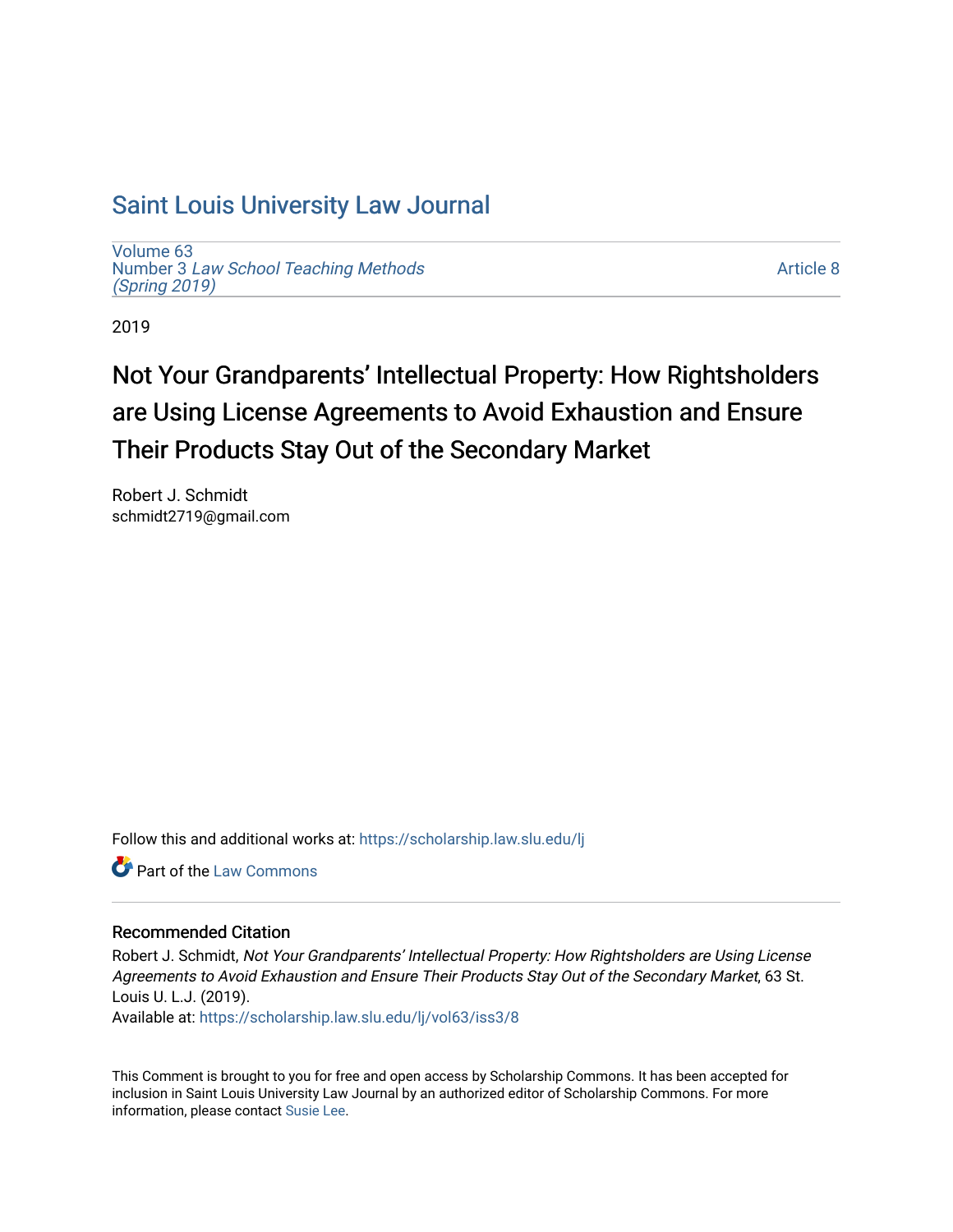## **NOT YOUR GRANDPARENTS' INTELLECTUAL PROPERTY: HOW RIGHTSHOLDERS ARE USING LICENSE AGREEMENTS TO AVOID EXHAUSTION AND ENSURE THEIR PRODUCTS STAY OUT OF THE SECONDARY MARKET**

#### **INTRODUCTION**

#### *A. Exposé of the Issue*

I spent the better part of a Saturday morning last spring helping my grandfather assemble his new computer, as good grandchildren do.<sup>[1](#page-1-0)</sup> We proceeded without complication before beginning the task of downloading the software. While we waited for Microsoft Office software programs to install, a digital box inquired whether "the user" agreed to the terms and conditions of Microsoft's license agreement to use its software. As my cursor made its way toward "yes," my grandfather asked a question that caught my attention: "Why is there a license agreement? I thought I purchased everything I needed." Sympathetic to his confusion, I explained that he did in fact "purchase" Microsoft Office programs, which in this case really meant he paid for permission to *use* the programs, rather than outright ownership of them, such as the ability to share or re-sell.

His genuine curiosity about the means by which businesses buy and sell products in the digital age had me wondering about the extent to which the scope of intellectual property has changed in the United States since first written into the Constitution.[2](#page-1-1) In the not-so distant past, it was a luxury simply to have a private phone line – literally a wire – attached to one's house to avoid sharing phone lines with the neighbors. And so too the means for selling products covered by intellectual property were primitive: only physical, tangible products exchanged hands in sales transactions.

Clearly there have been some advancements in the way life is lived and information is shared, as evidenced by tweets, snaps, texts, pins, vlogs, blurbs, and #tbt vines. The technological landscape fast outpaces the United States' system of lumbering jurisprudence. Where do the limitations placed on the scope of intellectual property in the physical world come into play in the digital world? Large industries that own creative content are moving toward license

<sup>1.</sup> Please do not contact the author for computer assistance.

<span id="page-1-1"></span><span id="page-1-0"></span><sup>2.</sup> U.S. CONST. art. I, § 8, cl. 8.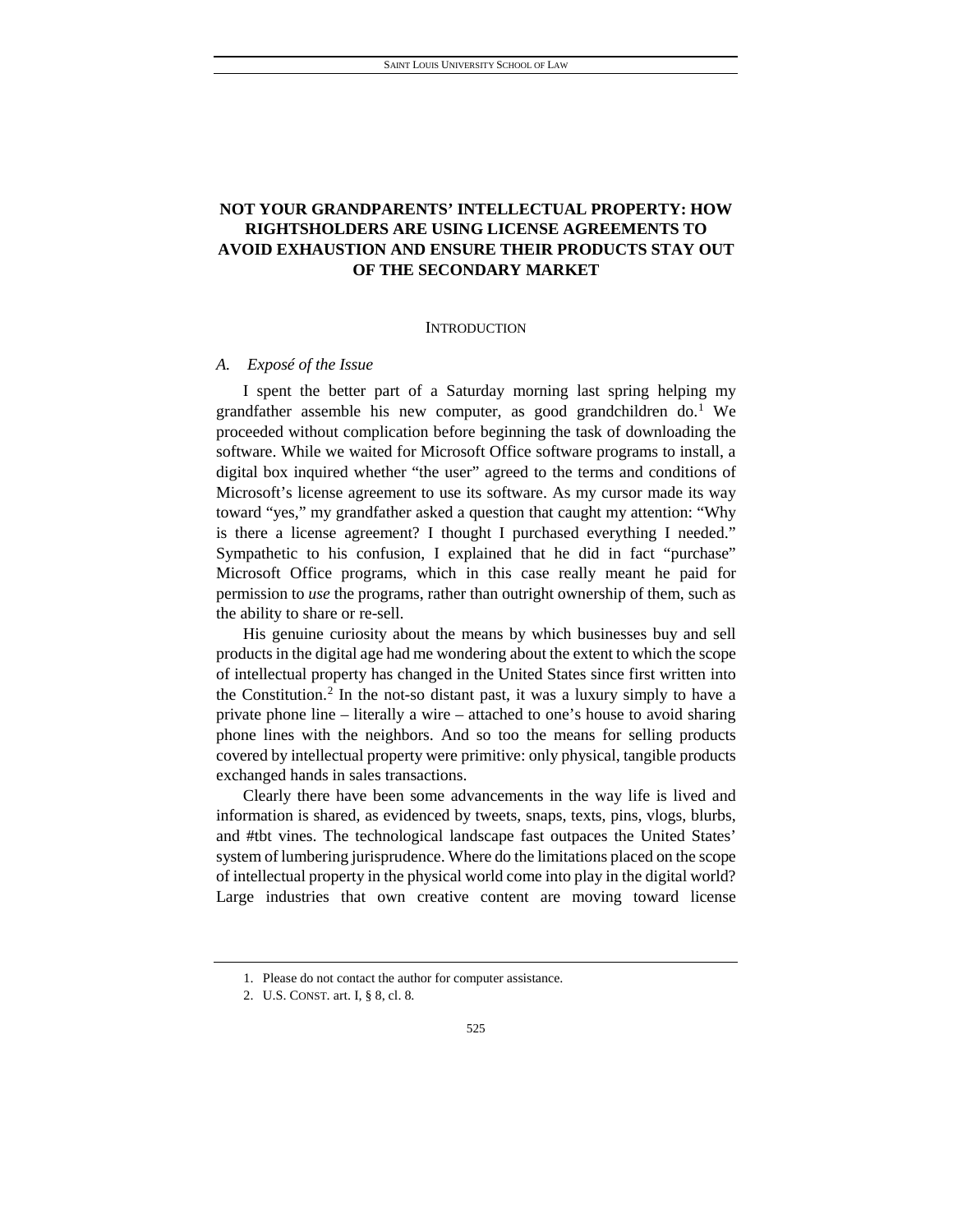agreements, rather than selling their products outright.<sup>[3](#page-2-0)</sup> This system is not inherently wrong. In fact, it is rather enterprising to stretch the power of intellectual property, although this practice never fails to surprise consumers who otherwise thought they had outright ownership of products they purchase.

The future of intellectual property in the digital age looks to blur the lines between what is a sale and what is a license. The consumer must ask: "Did I really 'buy' anything at all, or did I merely agree to licensing terms in exchange for the right to use it?"

#### *B. Intellectual Property*

The existence of intellectual property<sup>[4](#page-2-1)</sup> itself, including its nature and scope, defines how a government justifies granting property rights in useful or creative information in exchange for the public disclosure of that information.<sup>[5](#page-2-2)</sup> Every modern developed country in the world has some system of limited monopolies in exchange for the public disclosure of technological and creative advancement.<sup>[6](#page-2-3)</sup>

Generally, patents grant limited monopolies in exchange for disclosures of new and useful technologies, and copyrights provide similar monopolies in exchange for creative works in an attempt to stir the pot of culture, art, film, and music. Granting legal monopolies for any reason should require an answer to the important question of how to draw boundaries around such powerful exclusive rights. It serves neither economic nor moral interests to grant inventors and artists unfettered control over their works within the given lifespan of their patents or copyrights.[7](#page-2-4) Fortunately, as will be discussed within this article, there are indeed limitations on the scope of intellectual property rightsholders'

<span id="page-2-0"></span><sup>3.</sup> For example, instead of selling books by first printing onto discrete bindings of pages and distributing them for sale, companies are digitizing their content and simply granting access as a license agreement, significantly restricting rights the "buyer" would otherwise have. *See Conditions of Use,* AMAZON https://www.amazon.com/gp/help/customer/display.html?nodeId=508088 [https://perma.cc/W3WD-Q3GD] (last visited May 21, 2018).

<span id="page-2-1"></span><sup>4.</sup> Intellectual property here is meant to encompass patents, copyrights, and trademarks. Trade secrets often fall within the definition of intellectual property, but will not be discussed within the scope of this article. The general doctrine of trademark exhaustion falls outside the scope of this article as well. *See generally* 3 MCCARTHY ON TRADEMARKS AND UNFAIR COMPETITION § 19.8 (4th ed. 2017).

<span id="page-2-2"></span><sup>5.</sup> The astute reader will wonder what effect if an economic researcher proved that patent or copyright systems actually hindered "advancements" in innovation or creative works!

<span id="page-2-3"></span><sup>6</sup>*. See* Daniel R. Cahoy, *Oasis or Mirage?: Efficient Breach as a Relief to the Burden of Contractual Recapture of Patent and Copyright Limitations*, 17 HARV. J.L. & TECH. 135, 138 (2003).

<span id="page-2-4"></span><sup>7.</sup> The standard lifespan of a U.S. patent is twenty years from the date of its initial filing. *See*  35 U.S.C. § 154(a) (2012). The lifespan of a U.S. copyright is the life of the author plus seventy years. *See* 17 U.S.C. § 302(a) (2012). Whether these lifespans themselves serve any economic interest is best left untouched by the author.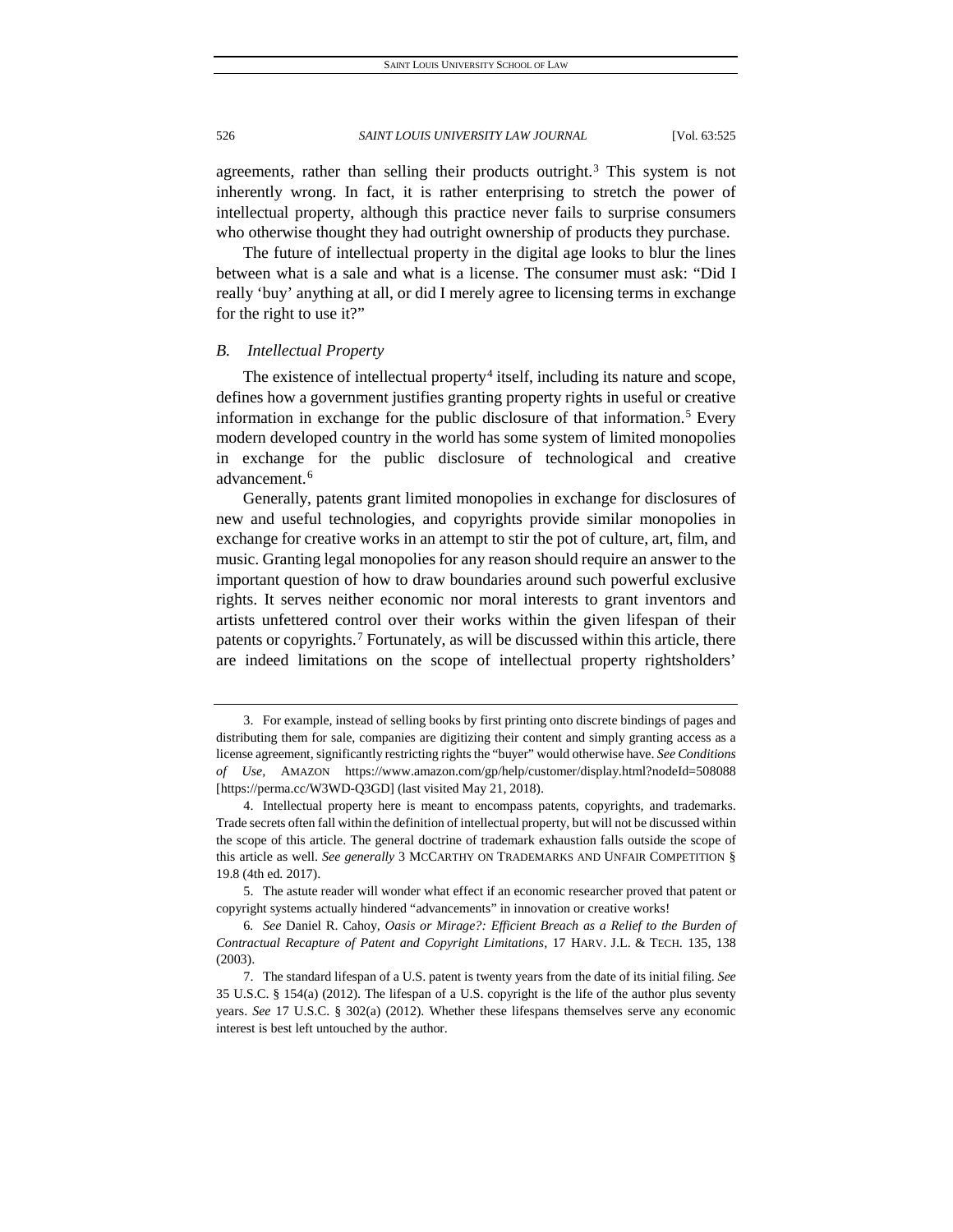exclusive abilities to control their inventions and works once sold.<sup>8</sup> How such limitations will affect the market and how intellectual property rightsholders will react to these changes is yet to be determined.

The doctrine of limitation on patented and copyrighted goods sold into the market is commonly referred to as exhaustion, or the first-sale doctrine.<sup>[9](#page-3-1)</sup> Variations in scope of this limitation reflect the balance of power between the artist (or inventor) and society.[10](#page-3-2) The nature of intellectual property is quid pro quo between people and government. Advancing societies often thrive off the reliable output of new technologies and art, while enterprising inventors and authors almost certainly want compensation for their efforts expended on creative endeavors.

#### *C. The Secondary Market*

The secondary market is a broad term that captures many concepts, but this article generally defines transactions involving products that have passed outside original intellectual property rightsholders' control.<sup>[11](#page-3-3)</sup> These transactions often include other related concepts such as parallel imports and gray markets, although those transactions tend to encompass importation and international trade, specifically.[12](#page-3-4) Limitations placed on control over products once they fall outside the scope of intellectual property protection creates such secondary markets, which may have unintended economic consequences. Further, exactly how intellectual property rightsholders will choose to transact works and inventions that fall outside the scope of intellectual property protection is yet to be seen. This article argues that such rightsholders are likely to fill the void left by international intellectual property exhaustion with license agreements.<sup>[13](#page-3-5)</sup>

<span id="page-3-0"></span><sup>8</sup>*. See infra* p. 8. The exhaustion doctrine for trademarks is treated differently than for patents and copyrights, due to the nature of trademarks themselves.

<span id="page-3-1"></span><sup>9.</sup> These terms are interchangeable, although commonly referred to as exhaustion within patent law and the first-sale doctrine within copyright law.

<span id="page-3-2"></span><sup>10.</sup> "The [Progress] Clause itself reflects a balance between the need to encourage innovation and the avoidance of monopolies which stifle competition without any concomitant advance in the Progress of Science and useful Arts." Bonito Boats, Inc. v. Thunder Craft Boats, Inc., 489 U.S. 141, 147 (1989) (noting the Progress Clause contains both a grant of power and set of limitations upon that power).

<span id="page-3-3"></span><sup>11</sup>*. See* R. Anthony Reese, *The First Sale Doctrine in the Era of Digital Networks*, 44 B.C. L. REV. 577, 586 (2003).

<span id="page-3-5"></span><span id="page-3-4"></span><sup>12.</sup> Chung-Lun Shen, *Intellectual Property Rights and International Free Trade: New Jurisprudence of International Exhaustion Doctrine under the Traditional Legal System*, 7 J. INT'L COM. L. & TECH. 176, 181 (2012).

<sup>13</sup>*. See infra* p. 24.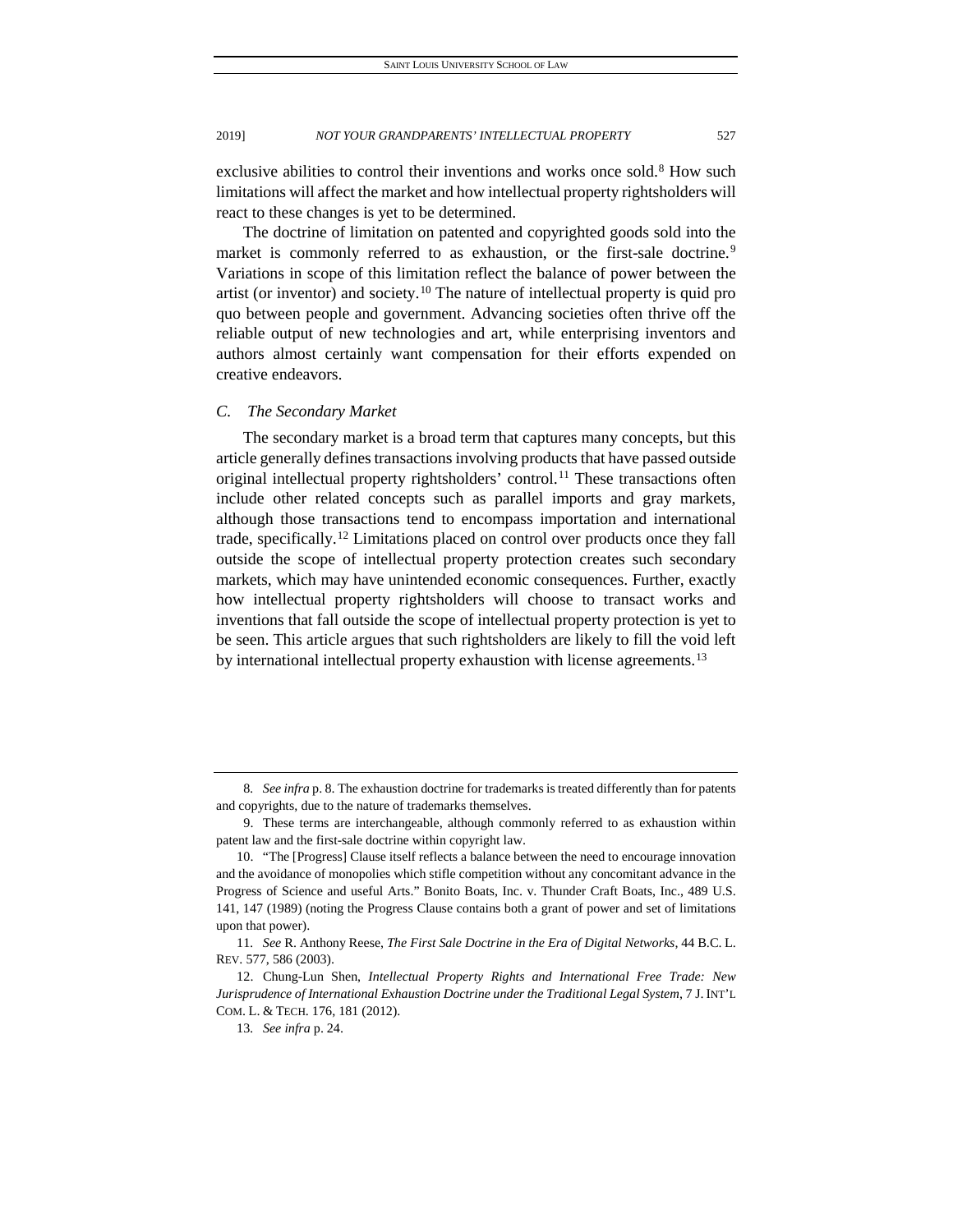This article will analyze the Supreme Court's framework in deciding *Kirtsaeng*[14](#page-4-0) and *Lexmark*, [15](#page-4-1) anticipate the likely effects on the secondary market, and then predict how intellectual property rightsholders will likely attempt to enforce their rights moving into the future. My analysis will look into arguments both for and against intellectual property exhaustion, ranging from greater market freedom and the prevention of economic stagnation at the whim of intellectual property rightsholders, to penalizing low-income countries and destabilizing local markets.

Part I of this article will introduce a general overview of copyright and patent laws in the United States[.16](#page-4-2) Part II will describe the evolution of the first-sale doctrine within United States copyright law until the 2013 Supreme Court case, *Kirtsaeng v. John Wiley & Sons, Inc*. [17](#page-4-3) Part III will similarly describe the evolution of exhaustion within United States patent law until the 2017 Supreme Court case, *Impression Products, Inc. v. Lexmark Int'l, Inc*. [18](#page-4-4) Part IV will expand upon the general principles of economic theories related to secondary markets, and will discuss how international intellectual property exhaustion within the United States may positively  $-$  and negatively  $-$  affect these secondary markets.<sup>[19](#page-4-5)</sup> Finally, Part V will analyze the current state of how intellectual property rightsholders may actually decide to deal with international exhaustion, what steps they likely can take to protect their intellectual property, and the likelihood those steps will be successful.[20](#page-4-6)

#### I. OVERVIEW OF UNITED STATES COPYRIGHT AND PATENT LAWS

Congressional enactment of copyright and patent legislation derives from the "Progress Clause" of the Constitution, which grants to Congress express power over these areas of intellectual property.<sup>[21](#page-4-7)</sup> It is fairly accepted that the first term in each of the "pairings" within the Progress Clause refers to copyright law. Thus, the Progress Clause can be turned into the Copyright Clause by reading "to promote the Progress of Science<sup>[22](#page-4-8)</sup> ... by securing for limited Times to Authors … the exclusive Right to their … Writings." The second term in each

<sup>14.</sup> Kirtsaeng v. John Wiley & Sons, Inc., 568 U.S. 519, 554 (2013).

<span id="page-4-3"></span><span id="page-4-2"></span><span id="page-4-1"></span><span id="page-4-0"></span><sup>15.</sup> Impression Products, Inc. v. Lexmark Int'l, Inc., 137 S.Ct. 1523, 1526-28 (2017). These decisions placed the United States economy under the purview of international exhaustion.

<sup>16</sup>*. See infra* pp. 5-8.

<sup>17</sup>*. Kirtsaeng*, 568 U.S. at 519; *see infra* pp. 8-13.

<sup>18</sup>*. Lexmark*, 137 S.Ct. at 1523; *see infra* pp. 13-16.

<sup>19</sup>*. See infra* pp. 17-24.

<sup>20</sup>*. See infra* pp. 24-33.

<span id="page-4-7"></span><span id="page-4-6"></span><span id="page-4-5"></span><span id="page-4-4"></span><sup>21.</sup> U.S. CONST. art. I, § 8, cl. 8: The Congress shall have power "to promote the Progress of Science and useful Arts, by securing for limited Times to Authors and Inventors the exclusive Right to their respective Writings and Discoveries." *See In re* Bergy, 596 F.2d 952, 958 (C.C.P.A. 1979).

<span id="page-4-8"></span><sup>22.</sup> Back in the day, "science" meant knowledge. *See generally* WILLIAM STANLEY JEVONS, ELEMENTARY LESSONS IN LOGIC 7 (1870).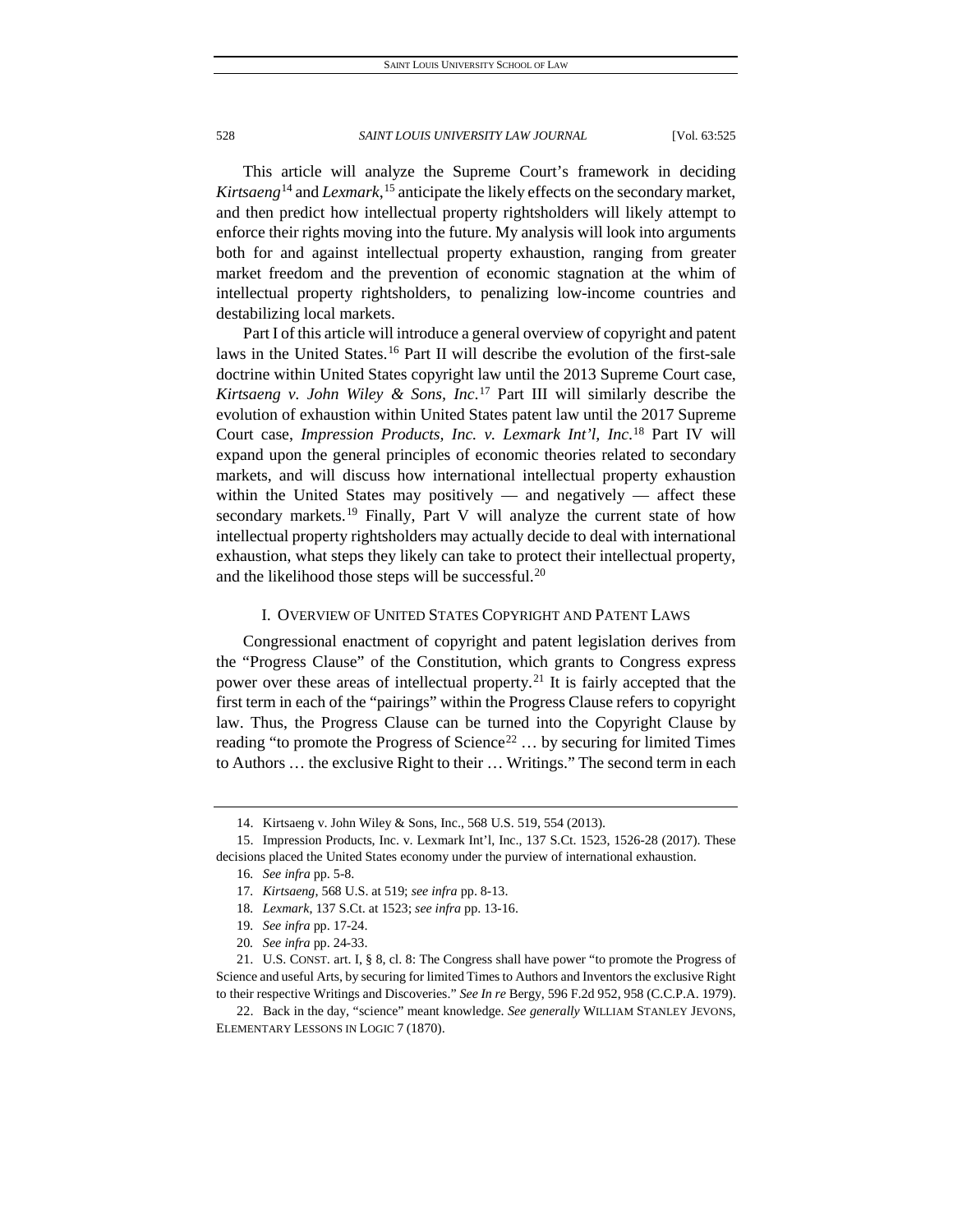of the "pairings" within the Progress Clause refers to patent law. Thus, with an equal touch of linguistic magic, the Progress Clause turns into the Patent Clause by reading "to promote the Progress of  $\ldots$  Useful Arts,<sup>[23](#page-5-0)</sup> by securing for limited Times to … Inventors the exclusive Right to their … Discoveries."

Exactly how a federal patent and copyright system would fit into the Constitution was the subject of debate among the delegates to the Constitutional Convention in  $1787<sup>24</sup>$  $1787<sup>24</sup>$  $1787<sup>24</sup>$  The delegates certainly wanted to avoid the inter-state conflicts that were already happening among competing inventors and states.<sup>[25](#page-5-2)</sup> The Patent and Copyright Acts, written into law even before other fundamental institutions of United States democracy like the Bill of Rights, serve to highlight the apparent need for uniform intellectual property protections across the states.<sup>[26](#page-5-3)</sup>

United States copyright law can be traced back to the British Statute of Anne, which had a heavy influence on the Copyright Act of  $1790$ <sup>[27](#page-5-4)</sup> Striking similarity between these pieces of legislation is not surprising, given the United States' trend of simply adopting British common law and statutory law during that era.[28](#page-5-5) There was an understandable sentiment during the agrarian Colonial Era that protection of copyrighted works did not deserve high colonial priority, thus states were encouraged to enact their own legislation to protect the works of their citizens.[29](#page-5-6) At the passage of the Copyright Act of 1790, authors were granted limited monopolies of fourteen years for the exclusive right to publish and vend "maps, charts and books," being renewable for a second fourteen-year term if the author was still alive at the time of renewal.<sup>[30](#page-5-7)</sup> United States copyright protection has grown substantially since 1790 and now protects a much broader range of creative works for the life of the author, plus seventy years.<sup>[31](#page-5-8)</sup>

<sup>23.</sup> At that time, "arts" meant trade, skill, or profession. *Id.*

<sup>24.</sup> MAX FARRAND, 2 RECORDS OF THE FEDERAL CONSTITUTION 505-06 (1911).

<span id="page-5-2"></span><span id="page-5-1"></span><span id="page-5-0"></span><sup>25.</sup> Even George Washington acknowledged the importance of intellectual property protection in his State of the Union address to Congress in 1790: "The advancement of agriculture, commerce, and manufactures, by all proper means, will not, I trust, need recommendation; but I cannot forebear intimating to you the expediency of giving effectual encouragement, as well to the introduction of new and useful inventions from abroad, as to the exertions of skill and genius of producing them at home." Annals of Congress, 1st Cong., 2d Sess., I, 932-33.

<span id="page-5-3"></span><sup>26</sup>*. See* KENNETH W. DOBYNS, THE PATENT OFFICE PONY: A HISTORY OF THE EARLY PATENT OFFICE 18 (1994).

<span id="page-5-4"></span><sup>27.</sup> Oren Bracha, *The Adventures of the Statute of Anne in the Land of Unlimited Possibilities: The Life of a Legal Transplant*, 25 BERKELEY TECH. L.J. 1427, 1428 (2010); *see also,* Statute of Anne, 8 ANN., c. 19 (1710) (Gr. Brit.).

<sup>28.</sup> Bracha, *supra* note 27, at 1428.

<sup>29</sup>*. Id.* at 1440.

<span id="page-5-8"></span><span id="page-5-7"></span><span id="page-5-6"></span><span id="page-5-5"></span><sup>30.</sup> PETER K. YU, INTELLECTUAL PROPERTY AND INFORMATION WEALTH: COPYRIGHT AND RELATED RIGHTS 143 (2007).

<sup>31</sup>*. See* 17 U.S.C. § 302.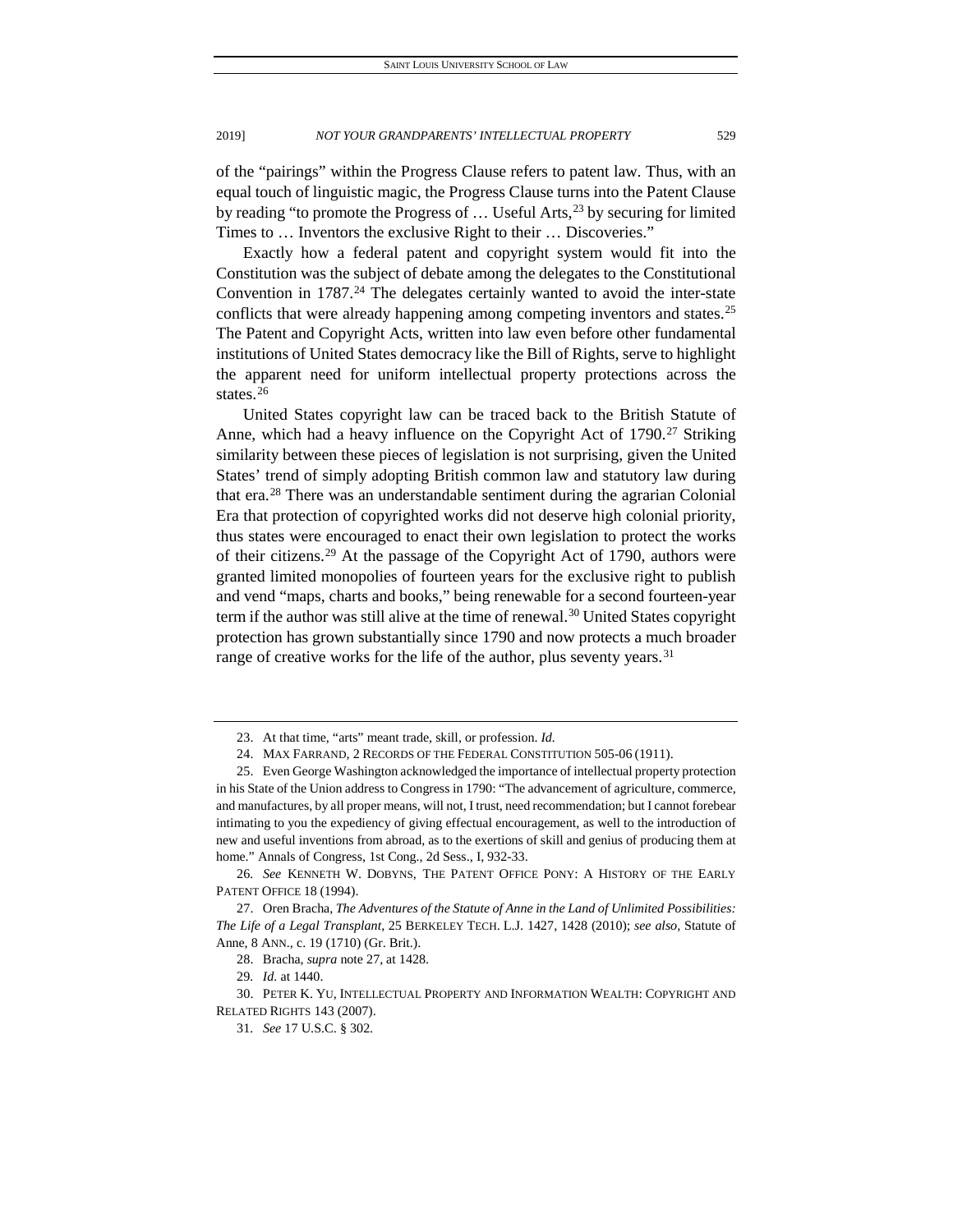The Third Act of the First Congress was the enactment of the Patent Act of  $1790<sup>32</sup>$  $1790<sup>32</sup>$  $1790<sup>32</sup>$  which granted a limited monopoly of fourteen years to any inventor who "hath … invented or discovered any useful art, manufacture, engine, machine, or device, or any improvement therein not before known or used."[33](#page-6-1) As the first Secretary of State, Thomas Jefferson was the driving force behind the creation of federal policies regarding a national patent system for the United States.<sup>[34](#page-6-2)</sup> Even today, United States patent laws are remarkably similar to their origins, offering patent protection to "whoever invents or discovers any new and useful process, machine, manufacture, or composition of matter, or any new and useful improvement thereof."[35](#page-6-3)

Under modern United States law, the general power of copyright ownership is the ability to exclude all others from reproduction, distribution, public display, public performance, or otherwise copying a creative work if such work is deemed a sufficiently original work of authorship fixed in a tangible medium of expression.[36](#page-6-4) Modern United States law grants patent owners similar exclusive rights to exclude all others from making, using, selling, offering to sell, or importing the patented invention once the government has deemed the invention sufficiently new, useful, and nonobvious to merit protection.<sup>[37](#page-6-5)</sup> Despite these exclusive powers, there are recognized limitations on the intellectual property rightsholder's power of exclusion over a copyrighted or patented product once it is sold. When there is an authorized sale of a copyrighted work or a patented work, such monopoly as provided by means of intellectual property protection is exhausted as to that particular sold work.<sup>[38](#page-6-6)</sup>

## II. THE FIRST-SALE DOCTRINE IN THE UNITED STATES: BEFORE AND AFTER *KIRTSAENG*

Much of the same logical framework that applies to the copyright first-sale doctrine applies equally to the patent exhaustion doctrine.<sup>[39](#page-6-7)</sup> The historical

<sup>32</sup>*. Bonito Boats*, 409 U.S. at 147.

<sup>33.</sup> 1 STAT. 109, 110 (1790).

<sup>34.</sup> 13 THE WRITINGS OF THOMAS JEFFERSON 406–08 (1904).

<sup>35.</sup> 35 U.S.C. § 101 (2012).

<span id="page-6-4"></span><span id="page-6-3"></span><span id="page-6-2"></span><span id="page-6-1"></span><span id="page-6-0"></span><sup>36</sup>*. See* 17 U.S.C. § 106 (2012) for the exclusive rights of the copyright owner. *See also* 17 U.S.C. § 102(a) (2012) for the requirements to acquire copyright protection at the time of the work's creation.

<span id="page-6-5"></span><sup>37</sup>*. See* 35 U.S.C. § 271(a) (2012) for the exclusive rights of the patent owner. *See also* 35 U.S.C. § 101 for the utility requirement, 35 U.S.C. § 102 for the novelty requirement, and 35 U.S.C. § 103 (2012) for the nonobviousness requirement of patent law.

<sup>38.</sup> 5-16 DONALD S. CHISUM, CHISUM ON PATENTS § 16.03 (2018).

<span id="page-6-7"></span><span id="page-6-6"></span><sup>39.</sup> The first-sale doctrine under United States copyright law, while not identical to patent exhaustion, relies on similar theoretical principles. Guy A. Rub, *Rebalancing Copyright Exhaustion*, 64 EMORY L.J. 741, 754 n.53 (2015).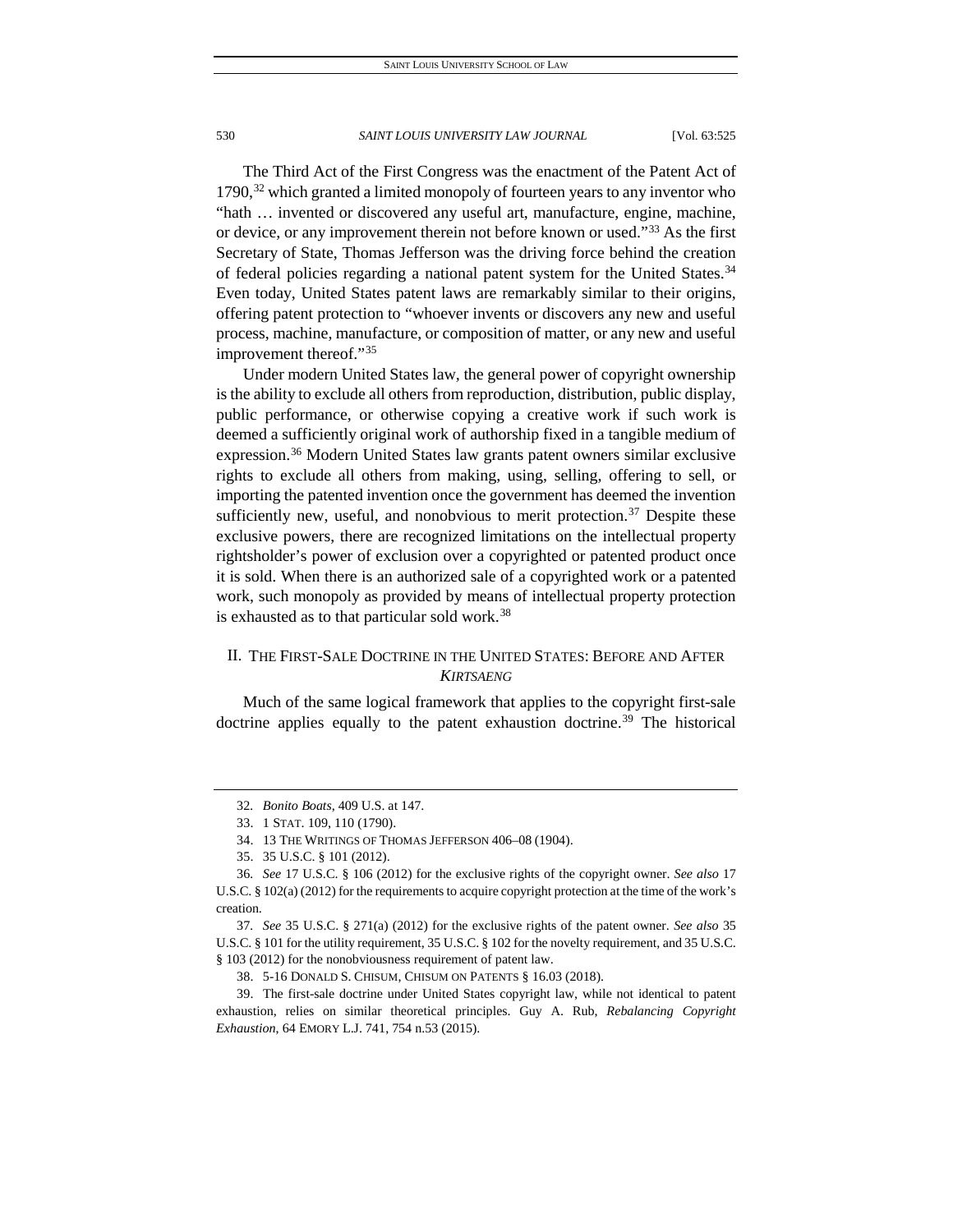developments that led each one toward international exhaustion are important in their own right.

#### *A. The First-Sale Doctrine*

The exclusive distribution right of a copyright owner differs from his other exclusive rights in the sense that those other rights involve copying in some way.<sup>[40](#page-7-0)</sup> It would be anomalous if the copyright owner could extend his monopoly to cover unauthorized sales of copies once they were lawfully sold.<sup>[41](#page-7-1)</sup> Once there is a lawful sale of the copyrighted work, the policy of protecting the copyright monopoly gives way to the policy of promoting free trade and commerce within a free market.<sup>[42](#page-7-2)</sup>

The first-sale doctrine under United States copyright law traces back to *Bobbs-Merrill Co. v. Straus*, [43](#page-7-3) when the Supreme Court construed the exclusive right to vend as applicable only to the initial sale of that copyrighted good, absent any contractual provisions to the contrary.<sup>[44](#page-7-4)</sup> The Court held the right to vend was extinguished upon lawful sale to the customer.<sup>[45](#page-7-5)</sup> This was the first application of the first-sale doctrine within United States law,<sup>[46](#page-7-6)</sup> and the first time the court dealt with the intersection of the competing interests between copyright, contract, and licensing.[47](#page-7-7)

Since that time, the first-sale doctrine has formally been codified into federal law.<sup>[48](#page-7-8)</sup> The Copyright Act<sup>[49](#page-7-9)</sup> expressly states: "Notwithstanding the provisions of Section § 106(3), the owner of a particular copy or phonorecord lawfully made under this title, or any person authorized by such owner, is entitled, without the authority of the copyright owner, to sell, or otherwise dispose of the possession of that copy or phonorecord."[50](#page-7-10) Technical terminology more accurate than "first sale" would be "first authorized disposition by which title passes."[51](#page-7-11) The

<sup>40.</sup> 2 MELVILLE NIMMER, NIMMER ON COPYRIGHT § 8.12 (2017).

<sup>41</sup>*. Id.*

<span id="page-7-2"></span><span id="page-7-1"></span><span id="page-7-0"></span><sup>42</sup>*. Id.* In *Sony Corp. of Am. v. Universal City Studios, Inc.*, the Supreme Court stated the purpose of protecting the exclusive rights of authors is to incentivize creativity "and to allow the public access to the products of genius after the limited period of exclusive control has expired." 464 U.S. 417, 429 (1984). The ultimate goal of the Copyright Act is for the good of the public consumer. Twentieth Century Music Corp. v. Aiken, 422 U.S. 151, 151-52 (1975).

<sup>43.</sup> 210 U.S. 339, 343 (1908).

<sup>44</sup>*. Id.* at 348.

<sup>45</sup>*. Id.* at 344.

<sup>46.</sup> 4 WILLIAM PATRY, PATRY ON COPYRIGHT § 13.19 (2014).

<span id="page-7-7"></span><span id="page-7-6"></span><span id="page-7-5"></span><span id="page-7-4"></span><span id="page-7-3"></span><sup>47</sup>*. Bobbs-Merrill*, 210 U.S. at 350 ("There is no claim in this case of contract limitation, nor license agreement controlling the subsequent sales of the book.").

<sup>48</sup>*. See* 17 U.S.C. § 109(a) (2012).

<span id="page-7-11"></span><span id="page-7-10"></span><span id="page-7-9"></span><span id="page-7-8"></span><sup>49.</sup> For a general treatment of the Copyright Act's evolution over the years, see MARSHALL LEAFFER, UNDERSTANDING COPYRIGHT LAW (4th ed. 2005).

<sup>50.</sup> 17 U.S.C. § 109(a).

<sup>51.</sup> NIMMER, *supra* note 40.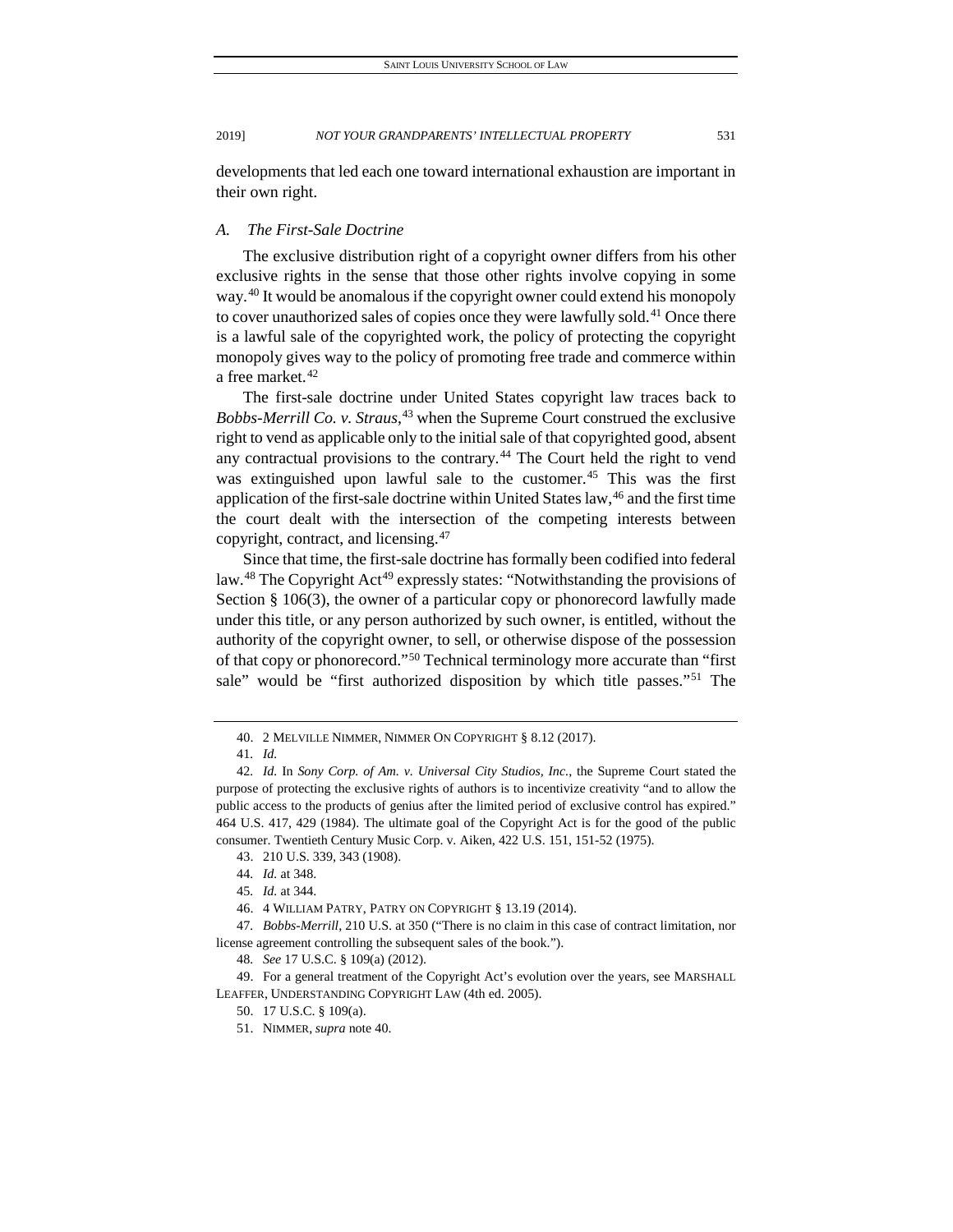appropriate inquiry is whether (1) the physical product was manufactured under the authorization of the copyright owner, (2) whether that particular copy of the physical copy was transferred under the authority of the copyright owner, (3) whether the defendant qualifies as the lawful owner of that particular copy, and (4) whether the defendant disposed of that copy by sale or other means, rather than make a reproduction.<sup>[52](#page-8-0)</sup>

In 1998, the Supreme Court heard *Quality King Distributors, Inc. v. L'anza Research Int'l., Inc.*, [53](#page-8-1) where it decided the issue of whether goods manufactured within the United States, subsequently exported and sold abroad, then finally imported back into the United States and sold by another distributor, were subject to the original copyright owner's exclusive right of importation under 17 U.S.C. §  $602(a)$ <sup>54</sup> or whether such goods were excluded by the first-sale doctrine under 17 U.S.C.  $$109(a).$ <sup>[55](#page-8-3)</sup> The Court, referring back to precedent set by *Bobbs-Merrill*, held the first-sale doctrine did apply to domestically produced copyrighted works sold abroad and then imported back into the United States.<sup>[56](#page-8-4)</sup> The Court held that because  $\S$  109 is a limitation on the exclusive rights of  $\S$ 106, then it is also a limit on those importation rights within  $\S 602(a)$ .<sup>[57](#page-8-5)</sup> Justice Stevens, as the author of the majority opinion, commented on the purpose of § 109, writing "the whole point of the first-sale doctrine is that once the copyright owner places a copyrighted item in the stream of commerce by selling it, he has exhausted his exclusive statutory right to control its distribution."[58](#page-8-6) However, this holding extended only to goods manufactured within the United States, and then purchased abroad.<sup>[59](#page-8-7)</sup> The Court did not reach the issue of whether the first-sale doctrine applied to items manufactured abroad.<sup>[60](#page-8-8)</sup>

<span id="page-8-0"></span><sup>52.</sup> UMG Records, Inc. v. Augusto, 558 F.Supp.2d 1055, 1059 (C.D. Cal. 2008), a*ffirmed*, 628 F.3d 1175 (9th Cir. 2011).

<sup>53.</sup> 523 U.S. 135 (1998).

<span id="page-8-2"></span><span id="page-8-1"></span><sup>54.</sup> "Importation into the United States, without the authority of the owner of copyright under this title, of copies … of a work that have been acquired outside the United States is an infringement of the exclusive right to distribute copies … under section 106." 17 U.S.C. § 602(a) (2012).

<span id="page-8-3"></span><sup>55.</sup> The owner of a particular copyrighted work may sell or otherwise dispose of such copyrighted work without the permission from the copyright owner of the original work. 17 U.S.C. § 109(a).

<span id="page-8-5"></span><span id="page-8-4"></span><sup>56</sup>*. Quality King*, 523 U.S. at 152; *see also,* David Tseng, *Bypassed: The Kirtsaeng Decision's Underwhelming Impact on Exhaustion*, 43 AIPLA Q.J. 559, 564 (2015).

<sup>57</sup>*. Quality King*, 523 U.S. at 143.

<sup>58</sup>*. Id.* at 152.

<sup>59</sup>*. Id.*

<span id="page-8-8"></span><span id="page-8-7"></span><span id="page-8-6"></span><sup>60.</sup> The Supreme Court's lack of a decision on this issue in *Quality King* left the topic open to confusion and debate within the lower courts. In 2008, the Ninth Circuit held in *Omega S.A. v. Costco Wholesale Corp.* that § 109(a) applied only to items manufactured within the United States. 541 F.3d 982, 983 (9th Cir. 2008). The Supreme Court granted certiorari, but the Ninth Circuit's ruling was upheld by the Court's 4-4 decision. *See* NIMMER, *supra* note 40, at § 8.13.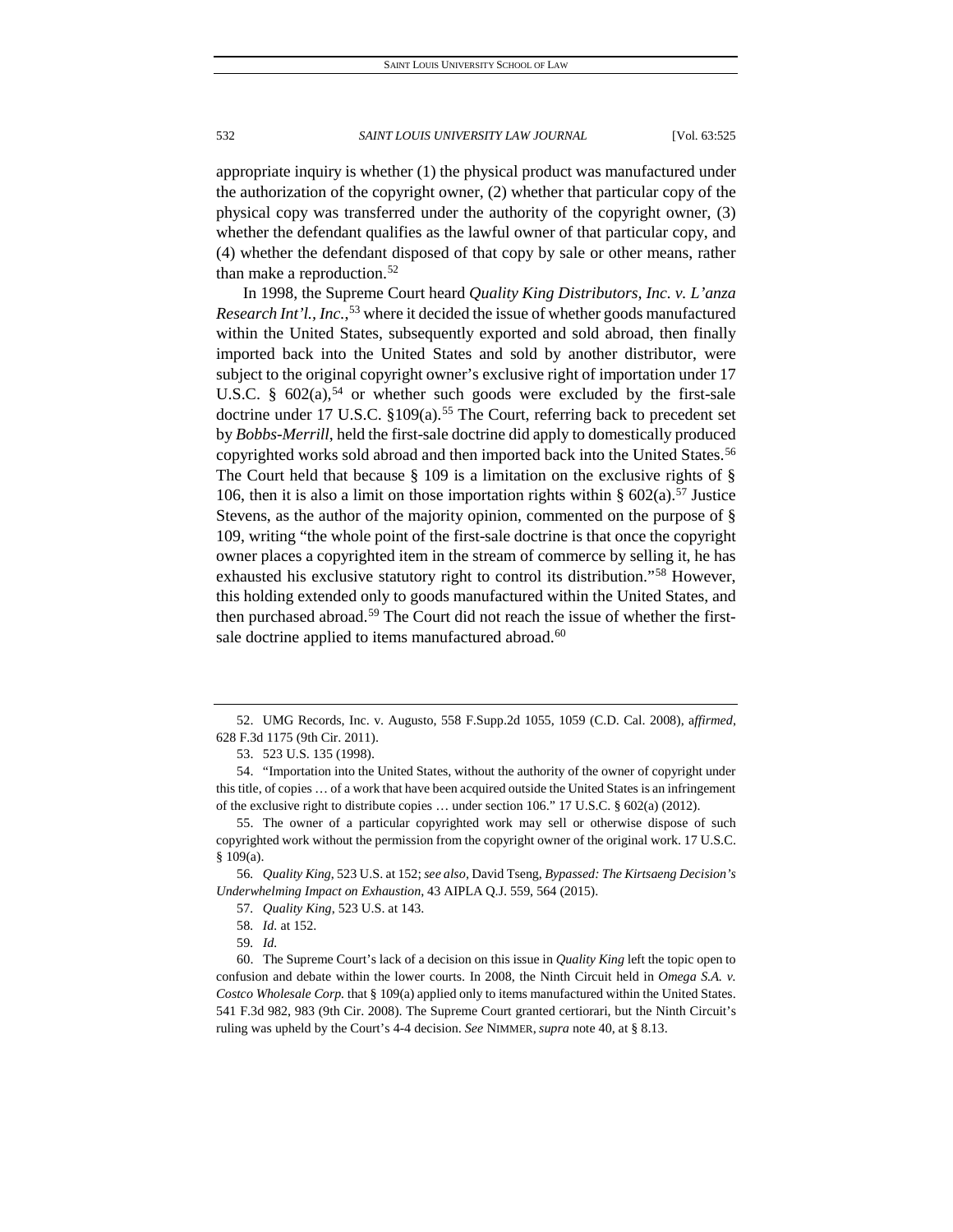#### *B.* Kirtsaeng v. John Wiley & Sons, Inc. (2013)

The controlling case for the first-sale doctrine under United States copyright law is *Kirtsaeng v. John Wiley & Sons, Inc.*[61](#page-9-0) In anticipation of his move from Thailand to the United States to begin his studies in mathematics, Mr. Supap Kirtsaeng asked his friends and family to buy cheaper versions of his English textbooks in foreign shops, then ship those books to him once he was in the United States.<sup>[62](#page-9-1)</sup> When he was finished with the textbooks, he re-sold them at the higher United States market rates and kept the profit for himself.<sup>[63](#page-9-2)</sup> As the copyright owner of the textbooks, John Wiley & Sons, Inc. sued Kirtsaeng, basing its lawsuit on the "unauthorized importation and re-sale of books" as an infringement of the prohibition against imports.[64](#page-9-3) Kirtsaeng argued that his books were lawfully made and acquired, and that the § 109(a) first-sale doctrine allowed him to import and re-sell the copyrighted books without permission.<sup>[65](#page-9-4)</sup>

The Supreme Court agreed with Kirtsaeng, holding the first-sale doctrine under § 109(a) does apply to copyrighted goods sold abroad and then brought into the United States.<sup>[66](#page-9-5)</sup> The Court said this case presented a similar issue to the one decided in *Quality King Distributors, Inc. v. L'anza Research Int'l, Inc.*, [67](#page-9-6) where §  $602(a)(1)$ 's reference to §  $106(3)$ 's exclusive distribution right incorporates the first-sale doctrine of  $\S$  109(a).<sup>[68](#page-9-7)</sup> The difference here was that the copies were manufactured abroad.

The critical words in  $\S$  109(a) that decided the legal issue here were "lawfully made under this title."<sup>[69](#page-9-8)</sup> The Supreme Court held there is no geographic limitation imposed on the first-sale doctrine based on  $\S$  109(a)'s language, context, and common law history of copyright law.<sup>[70](#page-9-9)</sup> By adopting this position, the Court extended the interpretation of the first-sale doctrine to include items manufactured in foreign countries and essentially abrogated the Ninth Circuit's decision in *Omega*. [71](#page-9-10) The Court reasoned that Congress intended the Copyright Act to reach the works of citizens of treaty nations, even those manufactured abroad, and that it simply did not make sense to read a geographic

64*. Id.* at 526.

<sup>61.</sup> 568 U.S. 519 (2013).

<sup>62</sup>*. Id.* at 525.

<sup>63</sup>*. Id.*

<span id="page-9-7"></span><span id="page-9-6"></span><span id="page-9-5"></span><span id="page-9-4"></span><span id="page-9-3"></span><span id="page-9-2"></span><span id="page-9-1"></span><span id="page-9-0"></span><sup>65.</sup> 17 U.S.C. § 109(a) (The owner of a particular copyrighted work may sell or otherwise dispose of such copyrighted work without the permission from the copyright owner of the original work).

<sup>66</sup>*. Kirtsaeng*, 568 U.S. at 524-25.

<sup>67.</sup> 523 U.S. 137.

<sup>68</sup>*. Kirtsaeng*, 568 U.S. at 524.

<span id="page-9-9"></span><span id="page-9-8"></span><sup>69</sup>*. Id.*

<span id="page-9-10"></span><sup>70</sup>*. Id.* at 529.

<sup>71.</sup> 541 F.3d at 989.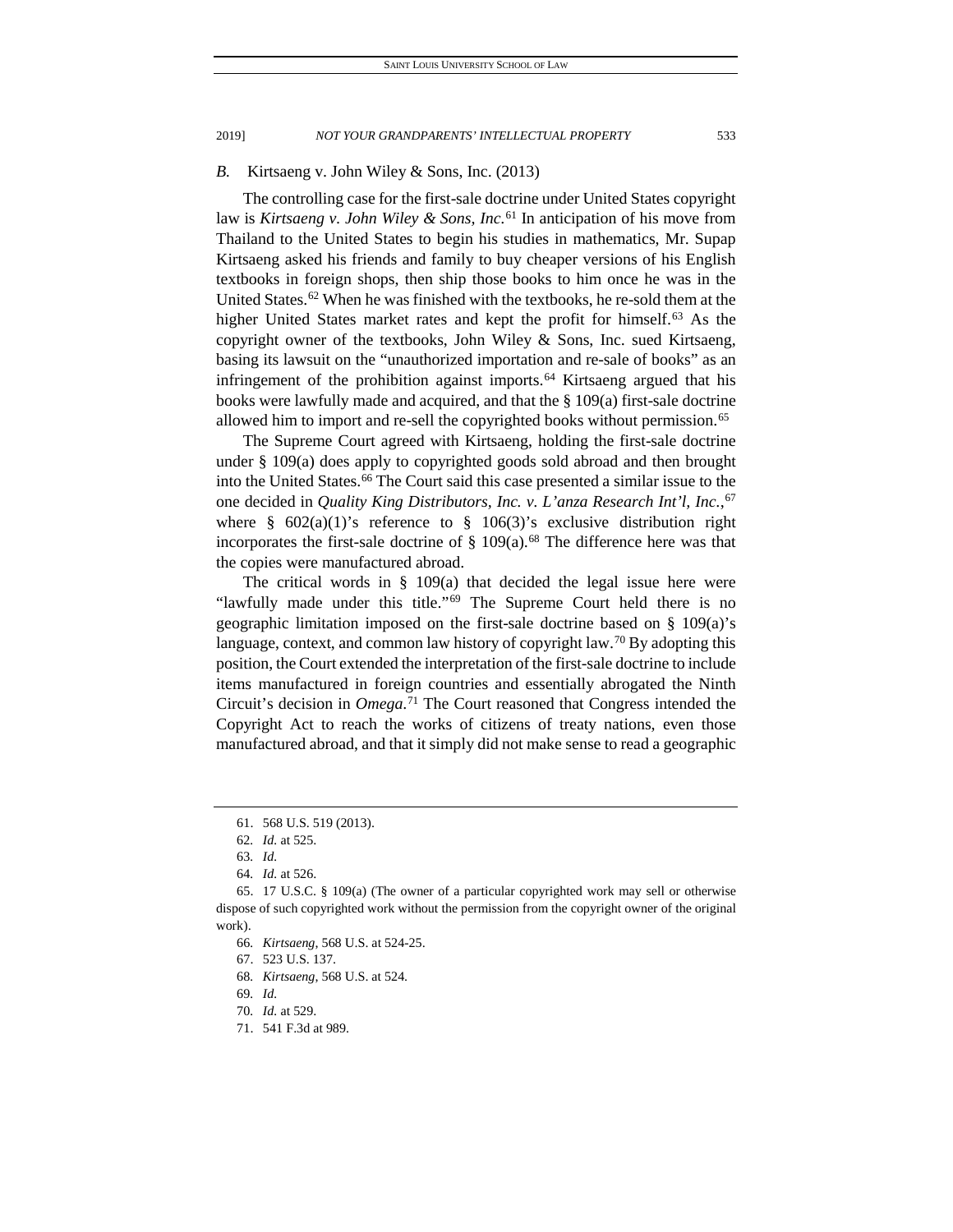limitation into the statutory language of the first-sale doctrine.<sup>[72](#page-10-0)</sup> A geographic limitation would unduly restrict the right to dispose of lawfully purchased property whichever way the consumer sees fit, which defied the original creation of the copyright laws for the benefit of the public good[.73](#page-10-1)

Acknowledging this ruling brought United States copyright law under the umbrella of international exhaustion, the *Kirtsaeng* Court, quoting Lord Coke from 1628, emphasized its belief in the importance of allowing buyers of goods the freedom to compete in the market,<sup>[74](#page-10-2)</sup> and that the history of American law generally promotes competition and freedom of sale as advantageous to the consumer.[75](#page-10-3) The Court also went on to express a lengthy list of all the industries that would suffer under a regime of restricted copyright exhaustion, including libraries, technology companies, retailers of foreign goods, and art museums.<sup>[76](#page-10-4)</sup> The Court made this decision fully aware of the economic impact that an international first-sale doctrine would have on copyright owners.<sup>[77](#page-10-5)</sup>

## III. THE EXHAUSTION DOCTRINE IN THE UNITED STATES: BEFORE AND AFTER *LEXMARK*

#### *A. The Exhaustion Doctrine*

In the 1873 case *Adams v. Burke*, [78](#page-10-6) the Supreme Court first acknowledged the patent exhaustion doctrine by recognizing there were no territorial boundaries on the purchaser's right to use a patented invention once he had made a lawful and authorized purchase.[79](#page-10-7) In *Adams*, the purchaser of a patented coffin lid had taken the lid for his own use outside the ten-mile radius of Boston, which was expressly forbidden by the patent owner.<sup>[80](#page-10-8)</sup> The Supreme Court wrote: "The

74*. Kirtsaeng*, 568 U.S. at 539.

<sup>72</sup>*. Kirtsaeng*, 568 U.S. at 540.

<span id="page-10-1"></span><span id="page-10-0"></span><sup>73.</sup> Alex N. Rosenblum, Comment, *Wiley's First Sale Folly: The Irrelevance of Location of Manufacture When Raising a First-Sale Defense*, 19 SW. J. INT'L LAW 231, 246 (2012).

<span id="page-10-3"></span><span id="page-10-2"></span><sup>75</sup>*. Id.* (quoting Leegin Creative Leather Products, Inc. v. PSKS, Inc., 551 U.S. 877, 886 (2007)).

<sup>76</sup>*. Id.* at 544.

<span id="page-10-5"></span><span id="page-10-4"></span><sup>77.</sup> "A publisher may find it more difficult to charge different prices for the same book in different geographic markets … we can find no basic principle of copyright law that suggests that publishers are especially entitled to such rights." *Id.* at 552. Justice Ginsburg dissented, arguing that Congress had intended to provide copyright owners with protections against imports of foreignmade copies of their copyrighted works. *Id.* at 557. Ginsburg fully adopted the philosophy that intellectual property is territorial in nature and should allow for intellectual property rightsholders to possess "parallel rights" under the laws of different nations. *Id.* at 573 (citing Vincent Chiappetta, *The Desirability of Agreeing to Disagree: The WTO, TRIPS, International IRP Exhaustion and a Few Other Things*, 21 MICH. J. INT'L L. 333, 340-41 (2000)).

<span id="page-10-6"></span><sup>78.</sup> 84 U.S. 453 (1873).

<span id="page-10-8"></span><span id="page-10-7"></span><sup>79</sup>*. Id.* at 456.

<sup>80</sup>*. Id.*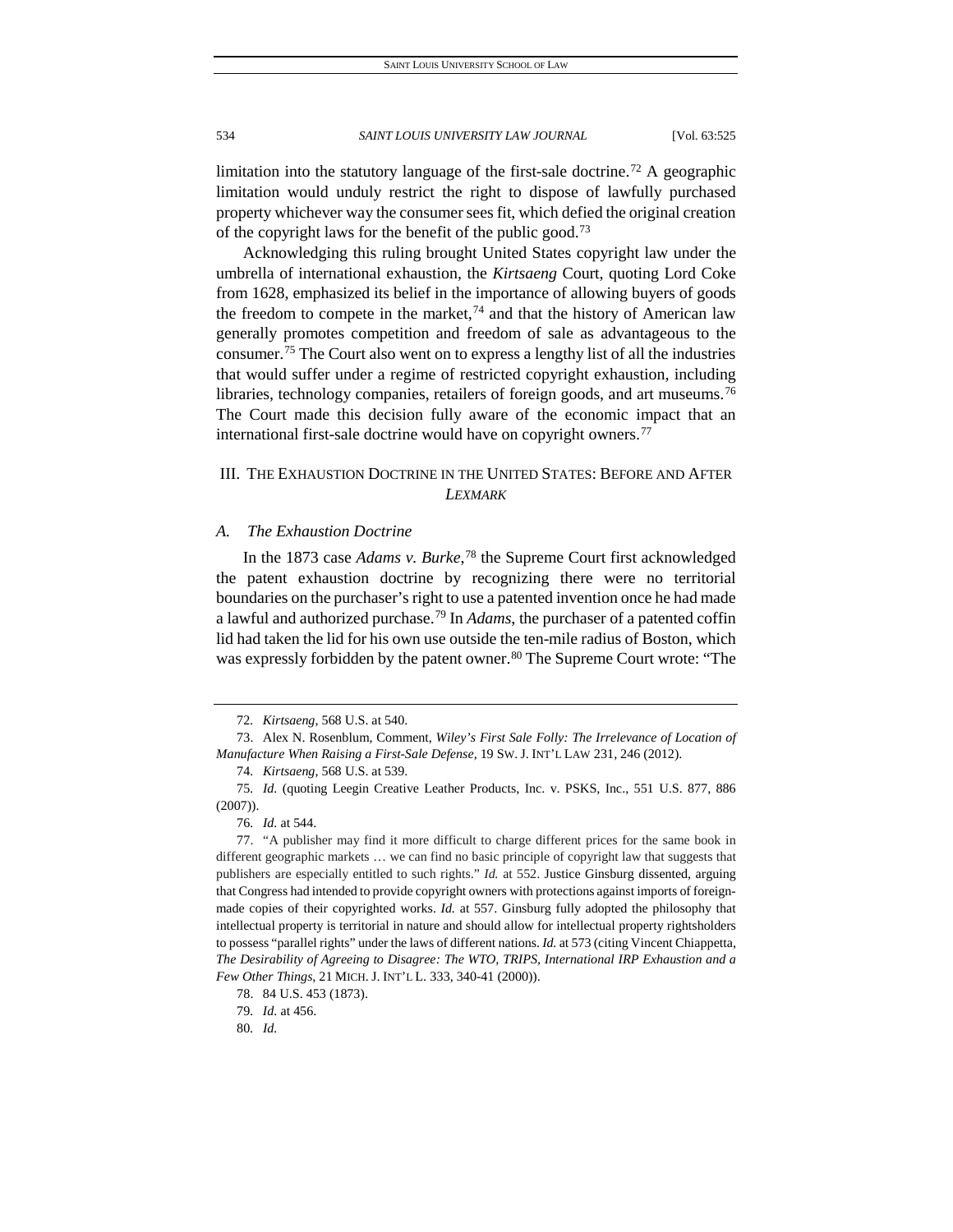patentee … having in the act of sale received all the royalty or consideration which he claims for the use of his invention in that particular machine or instrument, it is open to the use of the purchaser without further restriction on account of the monopoly of the patentees."[81](#page-11-0)

Then, in the 1894 case *Keeler v. Standard Folding-Bed Co.*, [82](#page-11-1) the Supreme Court relied on *Adams* to determine that a purchaser could re-sell a patented invention he had purchased, just as he could use such patented invention without limitation, because the lawful and authorized purchase had freed him from the patent monopoly on these rights.<sup>[83](#page-11-2)</sup> The Court expressly stated that "one who buys patented articles of manufacture from one authorized to sell them. . . becomes possessed of an absolute property in such articles, unrestricted in time or place."[84](#page-11-3) The Supreme Court took these exhaustive concepts even further in 1942 when it decided *United States v. Univis Lens Co.*, [85](#page-11-4) where it held the patent conferred no right for the patent owner to control the re-sale price of his invention by the subsequent purchaser's sale.<sup>[86](#page-11-5)</sup>

In 2008, the Supreme Court heard *Quanta Computer, Inc. v. LG Electronics, Inc.*, [87](#page-11-6) where it held that patent exhaustion applies to the sale of components of a patented system that must be combined with additional components in order to practice the patented method.<sup>[88](#page-11-7)</sup> The court held that exhaustion does apply to method claims.<sup>[89](#page-11-8)</sup> Once the *Quanta* decision was handed down, there was much discussion whether *Quanta* undermined the decisions of *Mallinckrodt v. Mediapart*, [90](#page-11-9) where the Federal Circuit held there was no patent exhaustion accompanying conditional sales,[91](#page-11-10) and *Jazz Photo Corp. v. Int'l Trade Commission*, [92](#page-11-11) where the Federal Circuit again held there was no patent exhaustion accompanying the first sale of a patented item made outside the United States.[93](#page-11-12) Despite the holding in *Quanta*, the holdings in *Mallinckrodt* and *Jazz Photo* were affirmed by the Federal Circuit case *Lexmark Int'l, Inc. v.* 

- 92. 264 F.3d 1094 (Fed. Cir. 2001).
- <span id="page-11-12"></span>93*. Id.* at 1098, 1111.

<span id="page-11-0"></span><sup>81</sup>*. Id.*

<span id="page-11-1"></span><sup>82.</sup> 157 U.S. 659 (1894).

<sup>83</sup>*. Id.* at 663–64.

<sup>84</sup>*. Id.* at 659.

<sup>85.</sup> United States v. Univis Lens Co., 316 U.S. 241 (1942).

<sup>86</sup>*. Id.* at 250.

<sup>87.</sup> 553 U.S. 617 (2008).

<span id="page-11-11"></span><span id="page-11-10"></span><span id="page-11-9"></span><span id="page-11-8"></span><span id="page-11-7"></span><span id="page-11-6"></span><span id="page-11-5"></span><span id="page-11-4"></span><span id="page-11-3"></span><span id="page-11-2"></span><sup>88</sup>*. Id.* at 621 ("For over 150 years this Court has applied the doctrine of patent exhaustion to limit the patent rights that survive the initial authorized sale of a patented item.").

<sup>89</sup>*. Id.* at 630.

<sup>90.</sup> 976 F.2d 700 (Fed. Cir. 1992).

<sup>91</sup>*. Id.* at 709.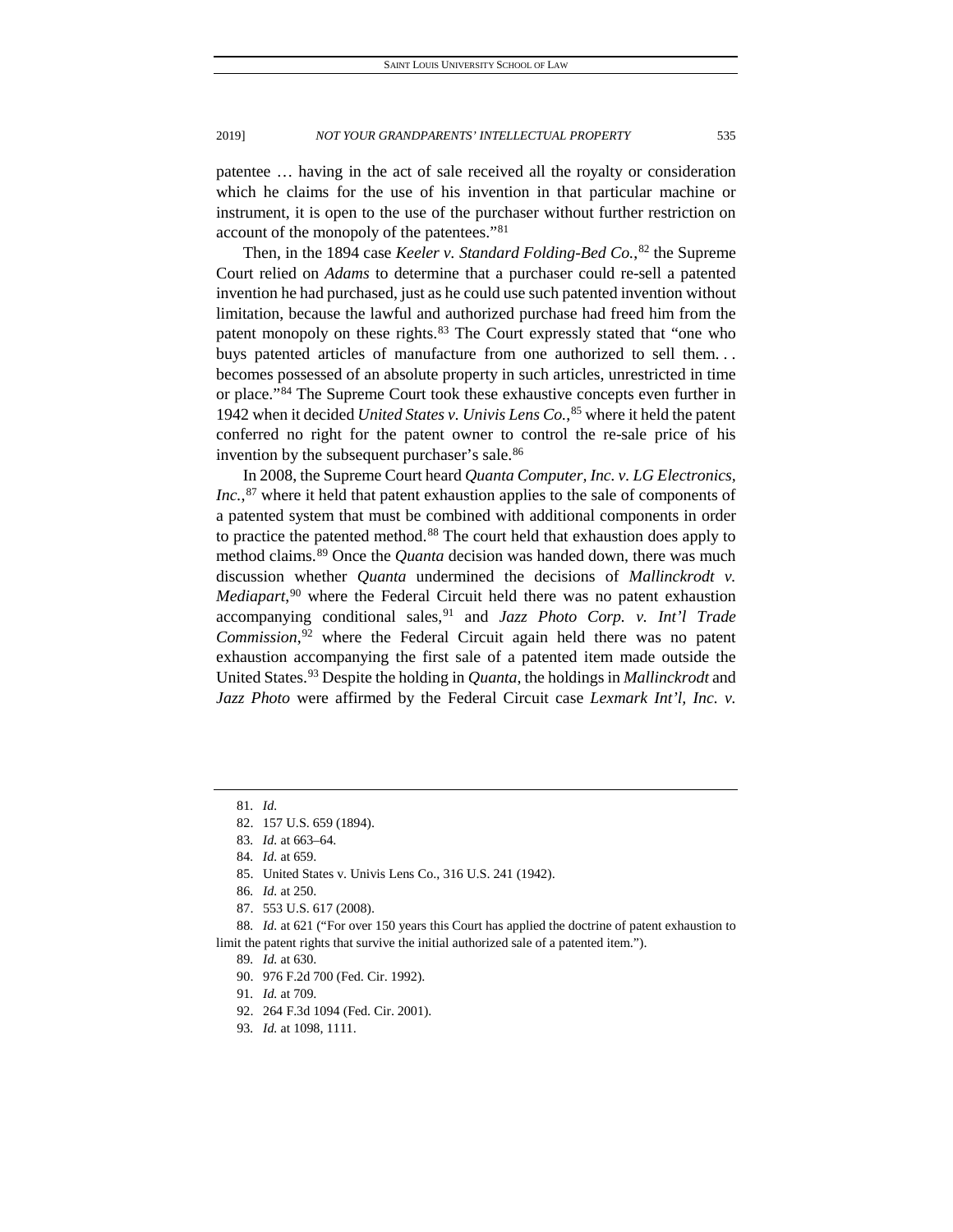*Impression Prods., Inc.*<sup>[94](#page-12-0)</sup> in 2016, when the Federal Circuit held that *Mallinckrodt* and *Jazz Photo* were not undermined by *Quanta*. [95](#page-12-1)

#### *B.* Impression Prods., Inc. v. Lexmark Int'l, Inc. (2017)

In the opinion written by Chief Justice Roberts, the Supreme Court looked at two issues at bar: whether a patented item sold under express restriction of the purchaser's right to re-use or re-sell may be enforced, and whether patent exhaustion applies to items sold outside the United States and first purchased outside the United States.<sup>[96](#page-12-2)</sup> The Supreme Court's ruling officially abrogated the holdings of *Mallinckrodt* with respect to domestic exhaustion,<sup>[97](#page-12-3)</sup> and *Jazz Photo* with respect to international exhaustion.<sup>[98](#page-12-4)</sup> The Supreme Court held "a patentee's decision to sell a product exhausts all of its patent rights in that item, regardless of any restrictions the patentee purports to impose or the location of the sale."[99](#page-12-5)

The Court focused its domestic exhaustion ruling on the reasoning that the purpose of patent law has been fulfilled once the patent owner has received compensation for the sale of his patented invention.<sup>[100](#page-12-6)</sup> The Court did hold that a patent owner may attempt to enforce restrictions on the use or sale of his patented invention through applicable doctrines of contract law, but that he may not do so under patent law because the sold invention has "passed outside of the patent monopoly."[101](#page-12-7)

Next, the Court turned to the issue of whether patent exhaustion applies to inventions first purchased outside the United States, where the United States patent laws do not govern.<sup>[102](#page-12-8)</sup> The Court drew parallels to its recent 2013 decision in *Kirtsaeng*, where this issue was raised in the context of copyright law, already discussed in this article *supra*. [103](#page-12-9) The common law doctrines that originated both patent law and copyright law did not make geographic distinctions, therefore a straightforward application of the exhaustion doctrine required the conclusion that it applied overseas as well.<sup>[104](#page-12-10)</sup> In fact, the court explained the "historic kinship between patent law and copyright law" left no room for such a rift between the two regarding the issue of international exhaustion.<sup>[105](#page-12-11)</sup>

99*. Lexmark*, 137 S.Ct. at 1529.

<span id="page-12-0"></span><sup>94.</sup> 816 F.3d 721 (Fed. Cir. 2016).

<span id="page-12-1"></span><sup>95</sup>*. Id.* at 726–27. *See also* 5-16 DONALD S. CHISUM, CHISUM ON PATENTS § 16.03 (2018).

<span id="page-12-2"></span><sup>96.</sup> Impression Prods., Inc. v. Lexmark Int'l, Inc., 137 S.Ct. 1523, 1529 (2017).

<span id="page-12-3"></span><sup>97.</sup> Mallinckrodt, Inc. v. Medipart, Inc., 976 F.2d 700 (Fed. Cir. 1992).

<sup>98</sup>*. Jazz Photo Corp*., 264 F.3d at 1111.

<span id="page-12-6"></span><span id="page-12-5"></span><span id="page-12-4"></span><sup>100</sup>*. Id.* at 1532.

<sup>101</sup>*. Id.* at 1533.

<sup>102</sup>*. Id.* at 1535.

<sup>103</sup>*. Id.* at 1535–36; *see generally* Kirtsaeng v. John Wiley & Sons, Inc., 133 S.Ct. 1351 (2013).

<sup>104</sup>*. Lexmark*, 137 S.Ct. at 1536; *see also Kirtsaeng*, 133 S.Ct. at 1363.

<span id="page-12-11"></span><span id="page-12-10"></span><span id="page-12-9"></span><span id="page-12-8"></span><span id="page-12-7"></span><sup>105</sup>*. Lexmark*, 137 S.Ct. at 1536. Justice Ginsburg dissented with respect to international patent exhaustion. She argued that patent law is territorial, and that the previous holding regarding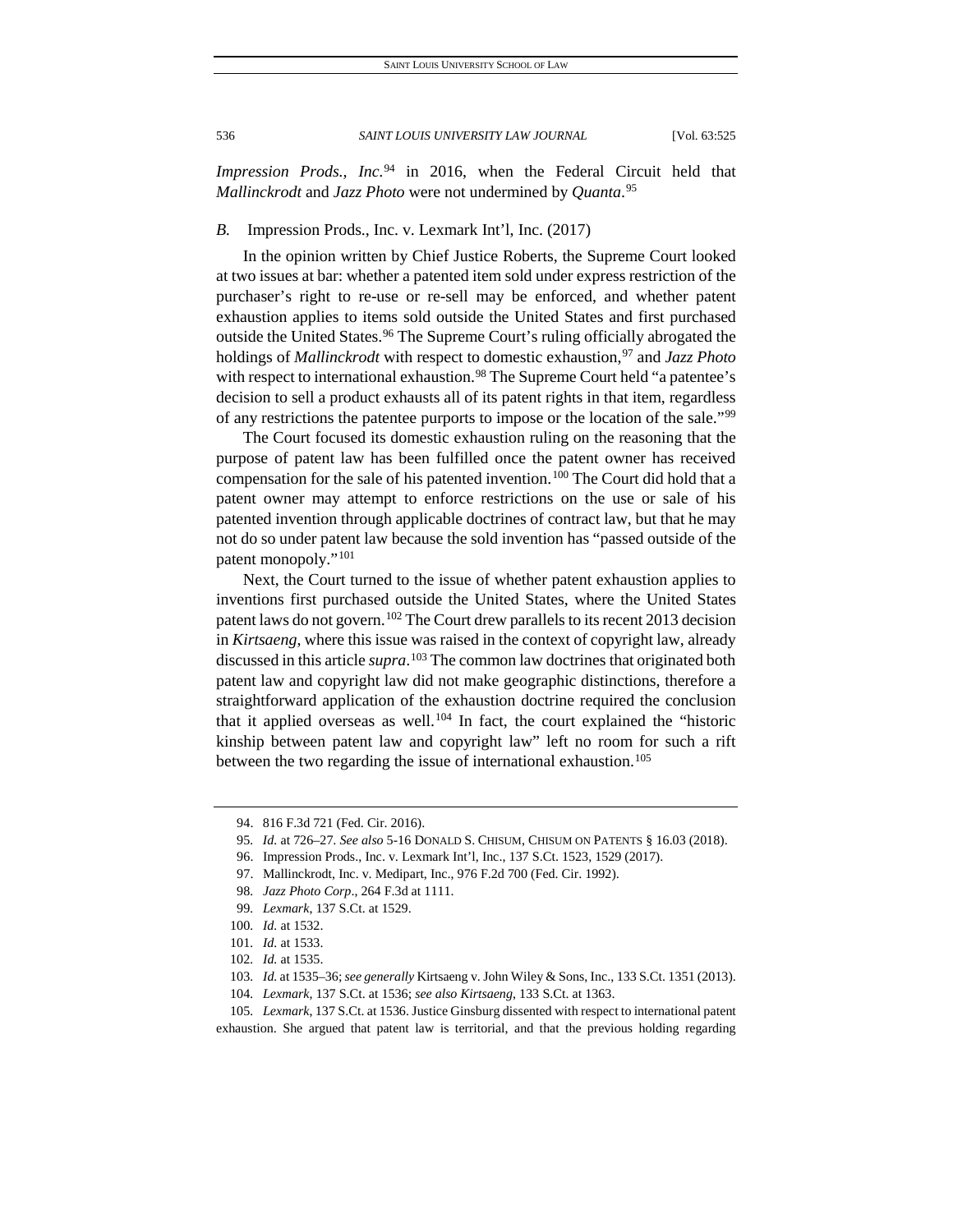IV. THE EFFECTS OF INTERNATIONAL INTELLECTUAL PROPERTY EXHAUSTION ON THE SECONDARY MARKET

Exhaustion is at the crossroads between intellectual property, marketplace economics, and consumer benefits. Among the international community, the scope of the ability of an intellectual property rightsholder to control the importation of patented or copyrighted goods once those rights have been exhausted is still a controversial topic.<sup>[106](#page-13-0)</sup> No international agreement was reached within the TRIPS Agreement regarding control over the importation of legitimate goods once the intellectual property rights have been exhausted.<sup>[107](#page-13-1)</sup> Goods imported and sold outside the control of the original rightsholder are commonly referred to as "parallel imports" or "grey market" goods.<sup>[108](#page-13-2)</sup> There is still no global consensus between different member states and countries regarding the appropriate level of intellectual property exhaustion.<sup>[109](#page-13-3)</sup> Three categories of exhaustion are practiced by different countries around the world: national, regional, and international.<sup>[110](#page-13-4)</sup>

#### *A. How the Rest of the World Deals with Intellectual Property Exhaustion*

What is truly different between the exhaustion doctrines among countries is the scope of what is exhausted. Two questions must be asked: (1) What transactions trigger exhaustion, and (2) which exclusive rights are then narrowed as a result of exhaustion? Some countries, such as India, apply national exhaustion, whereby only domestic sales trigger exhaustion.<sup>[111](#page-13-5)</sup> Under national exhaustion, the intellectual property owner always retains exclusive rights regarding the importation of protected inventions or creative works that are first purchased abroad. Other countries, now including the United States after the 2013 *Kirtsaeng* ruling and the 2017 *Lexmark* ruling, follow international exhaustion, whereby sales made anywhere in the world trigger exhaustion of the

copyright exhaustion is not binding on patent exhaustion because the two "are not identical twins." (Ginsburg, J., dissenting). *Id.* at 1538.

<span id="page-13-0"></span><sup>106</sup>*. See* SUSY FRANKEL & DANIEL J. GERVAIS, ADVANCED INTRODUCTION TO INTERNATIONAL INTELLECTUAL PROPERTY 114 (2016).

<span id="page-13-1"></span><sup>107</sup>*. See* Vincent Chiappetta, *The Desirability of Agreeing to Disagree: The WTO, TRIPS, International IPR Exhaustion and a Few Other Things*, 21 MICH. J. INT'L L. 333, 334–35 (2000).

<span id="page-13-2"></span><sup>108.</sup> It should be noted that parallel trade does not refer to illegal activities or the trade of counterfeit goods. *See* Marianne Buckley, Comment, *Looking Inward: Regional Parallel Trade as a Means of Bringing Affordable Drugs to Africa*, 41 SETON HALL L. REV. 625, 627 (2011).

<span id="page-13-3"></span><sup>109</sup>*. See generally* T. R. Swanson, *Combating Gray Market Goods in a Global Market: Comparative Analysis of Intellectual Property Laws and Recommended Strategies*, 22 HOUS. J. INT'L L. 327 (1999).

<span id="page-13-5"></span><span id="page-13-4"></span><sup>110.</sup> There is no global consensus on the appropriate level of intellectual property exhaustion. *See* Rub, *supra* note 39, at 751; *see also* Agreement on Trade-Related Aspects of Intellectual Property Rights art. 6, Apr. 15, 1994, 33 I.L.M. 1197, 1867 U.N.T.S. 299; Berne Convention for the Protection of Literary and Artistic Works, Sept. 28, 1979, S.Treaty Doc. No. 99-27 (1986).

<sup>111.</sup> Rub, *supra* note 39, at 751.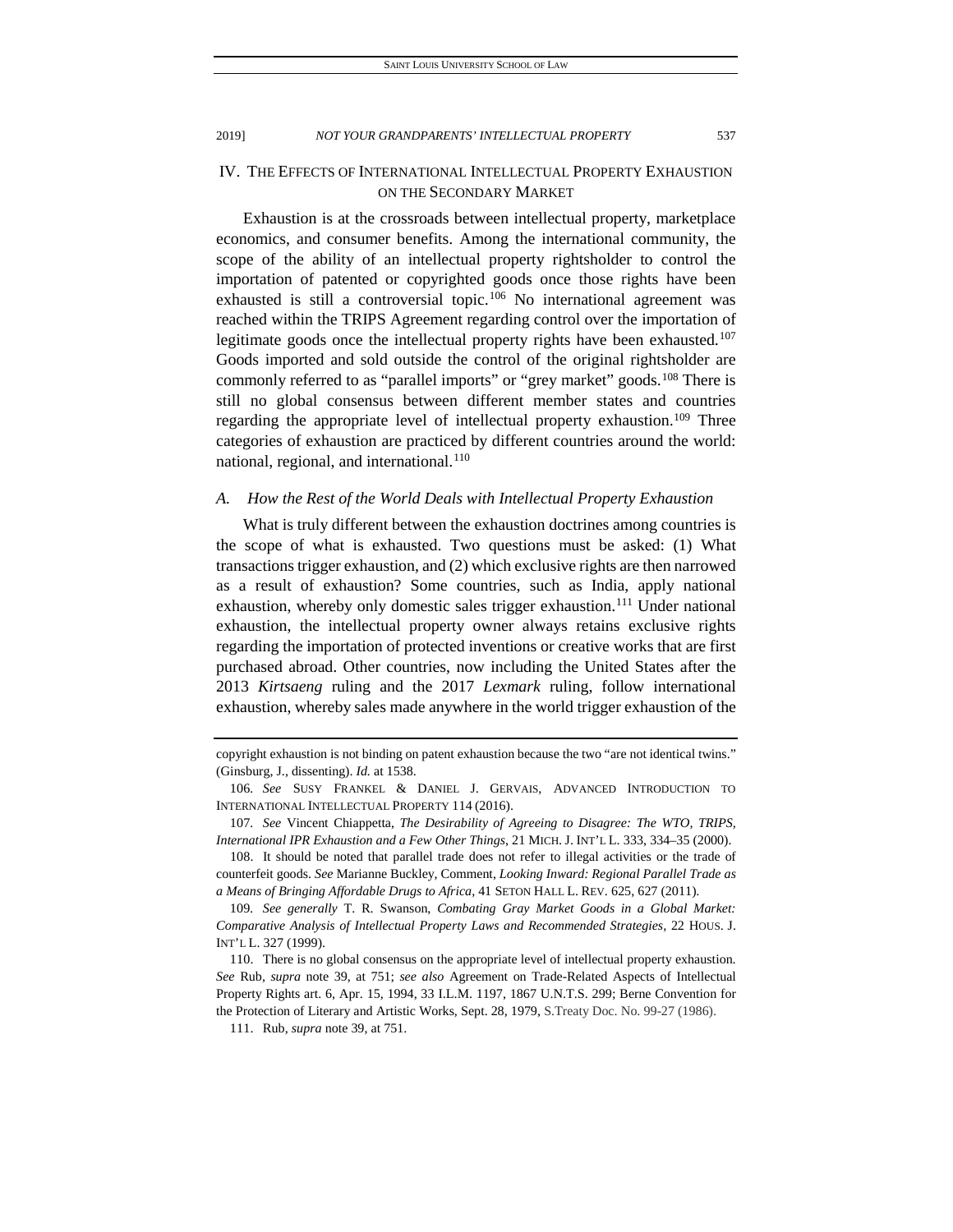intellectual property rightsholder's exclusive rights.[112](#page-14-0) Finally, other jurisdictions follow regional exhaustion, which is the practice followed within the European Union, whereby any sale of a protected work within any member state of the European Union then triggers exhaustion of that product with respect to any other member state within the European Union.<sup>[113](#page-14-1)</sup> To illustrate the European Union's case of regional exhaustion, a copyright owner could exercise exclusive rights of restrictions upon imports of his books first sold in the United States into Ireland, but not if those books were first sold in Spain.<sup>[114](#page-14-2)</sup>

Disharmonization regarding the treatment of exhaustion and imports has come under increasing scrutiny in recent years.<sup>[115](#page-14-3)</sup> Such inconsistencies between countries result in inefficiency and make worldwide consolidation of intellectual property laws and uniformity nearly impossible to achieve.<sup>[116](#page-14-4)</sup>

#### *B. What Are Secondary Markets?*

The demand for goods remains steady in a healthy economy, regardless of how much intellectual property protection may cover those goods. The secondary market includes all goods and products sold outside of the control or desire of the original intellectual property rightsholder.<sup>[117](#page-14-5)</sup> The secondary market is important to understand when discussing the benefits and drawbacks between regimes of intellectual property exhaustion because it does not require much imagination to appreciate the interests that are at stake on either side of the argument for or against the secondary market: the rightsholders clearly want more control over their inventions and creative works, and consumers want the cheapest prices possible for goods they wish to buy. Therefore, an awareness of how the secondary market affects regional economies is as critical as it is controversial.

In colloquial business parlance, "gray markets" and "gray businesses" are focused on selling genuine products by unauthorized means, most commonly

<sup>112</sup>*. Id.*

<span id="page-14-1"></span><span id="page-14-0"></span><sup>113</sup>*. Id.*; *see also* Thomas N. Bart, *Parallel Trade of Pharmaceuticals: A Review of Legal, Economic, and Political Aspects*, 11 VALUE HEALTH 996, 998 (2008); J.A.L. STERLING, WORLD COPYRIGHT LAW § 9.06 (3d ed. 2008).

<span id="page-14-2"></span><sup>114.</sup> According to the World Intellectual Property Organization's latest survey, twenty-seven countries followed national exhaustion, nineteen countries followed international exhaustion, twenty-two countries followed regional exhaustion, and another eight countries reported following a "mix" depending on the circumstances, or were uncertain which regime they followed. *See* WIPO Standing Committee on the Law of Patents, *Exhaustion of Patent Rights*, 3 (Oct. 6, 2014).

<span id="page-14-3"></span><sup>115.</sup> CHRISTOPHER HEATH, PARALLEL IMPORTS AND INTERNATIONAL TRADE 11 (1999), https://www.wipo.int/edocs/mdocs/sme/en/atrip\_gva\_99/atrip\_gva\_99\_6.pdf [https://perma.cc/Q 8MA-QWWK] (presented at the Annual Meeting of the International Association for the Advancement of Teaching and Research in Intellectual Property (ATRIP) at the headquarters of WIPO in Geneva (July 7 to 9, 1999)).

<span id="page-14-4"></span><sup>116</sup>*. Id.* at 12.

<span id="page-14-5"></span><sup>117.</sup> Reese, *supra* note 11, at 586.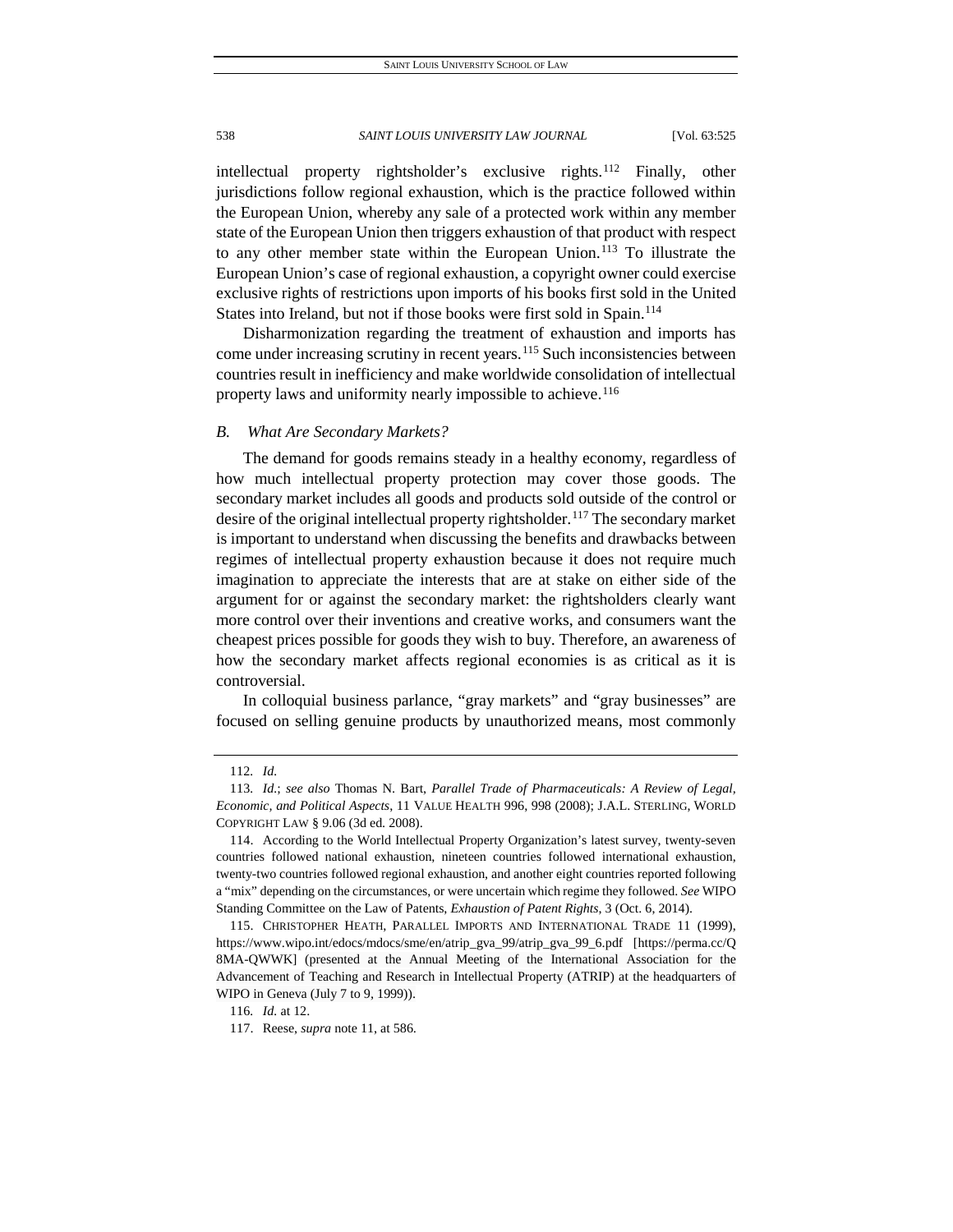through online sites.<sup>118</sup> Whenever there are profits to be made, distributors that operate within the secondary market are encouraged to fight for a percentage of those profits, often offering the consumers a better deal.<sup>[119](#page-15-1)</sup> Depending on the market, online gray market retailers may have cornered most, if not all, of the market.<sup>[120](#page-15-2)</sup>

## *C. Good and Bad Effects of the Secondary Market on the United States Economy*

International exhaustion creates several implications regarding the interaction between intellectual property rights and the secondary market.<sup>[121](#page-15-3)</sup>

International exhaustion will likely strengthen competition in the United States for higher quality products at lower, or at least more reasonable, prices.<sup>122</sup> The free competition of commerce has been understood historically as an important identity value within American economic philosophy and seems to be met with little opposition.<sup>[123](#page-15-5)</sup> The typical consumer enjoys the ability to compare prices between different desired products before making a final buying decision.[124](#page-15-6) In effect, a strong working secondary market forces the hand of intellectual property rightsholders to balance their prices with the competition of the secondary market, keeping prices reasonable for consumers. As a matter of common sense, international exhaustion works toward preventing market monopolies. Once the intellectual property rightsholder has established some form of market power, the market they have created for their exclusive product

<span id="page-15-7"></span>

<span id="page-15-0"></span><sup>118.</sup> Mike Ives, *Dealers' Online Sales Continue to Challenge Watch Brands*, N.Y. TIMES (Nov. 17, 2017,) https://www.nytimes.com/2017/11/17/style/watches-online-sales.html [https://perma.cc /3J98-68Y8]. This is not to be confused with the black market or other illegal goods, although the two concepts may intersect occasionally.

<sup>119</sup>*. Id.*

<span id="page-15-2"></span><span id="page-15-1"></span><sup>120.</sup> Victoria Gomelsky, *Time to Sell Online?*, N.Y. TIMES (Mar. 23, 2017), https://www.ny times.com/2017/03/23/fashion/watches-internet-sales.html [https://perma.cc/P3EY-ASJY]; *see also* Fritz Hahn, *Why D.C.'s 'Gray Market' Is a Good Thing for Beer Lovers*, WASH. POST (July 5, 2015), https://www.washingtonpost.com/lifestyle/food/why-dcs-gray-market-is-a-good-thingfor-beer-lovers/2015/07/05/95762f0e-2019-11e5-84d5-eb37ee8eaa61\_story.html?utm\_term=.924 c63871998 [https://perma.cc/9CHL-8BPQ].

<span id="page-15-3"></span><sup>121.</sup> Chung-Lun Shen, *supra* note 12, at 176 ("The international exhaustion doctrine is the optimal legal model for the harmonization goal through examining the theoretical arguments and observing legal experience in the global community.").

<span id="page-15-4"></span><sup>122.</sup> Vincent Chiappetta, *Patent Exhaustion: What's It Good For?*, 51 SANTA CLARA L. REV. 1087, 1136 (2011) (arguing that empirical evidence shows a healthy secondary market will result in increased product quality and reduced prices).

<span id="page-15-5"></span><sup>123.</sup> Harvey E. Bale, Jr., *The Conflicts Between Parallel Trade and Product Access and Innovation: The Case of Pharmaceutical*, 1 J. INT'L ECON. L. 637 (1998).

<span id="page-15-6"></span><sup>124.</sup> Frederick M. Abbott, *First Report to the Committee on International Trade Law of the International Law Association on the Subject of Parallel Importation*, 1 J. INT'L ECON. L. 607, 612 (1998).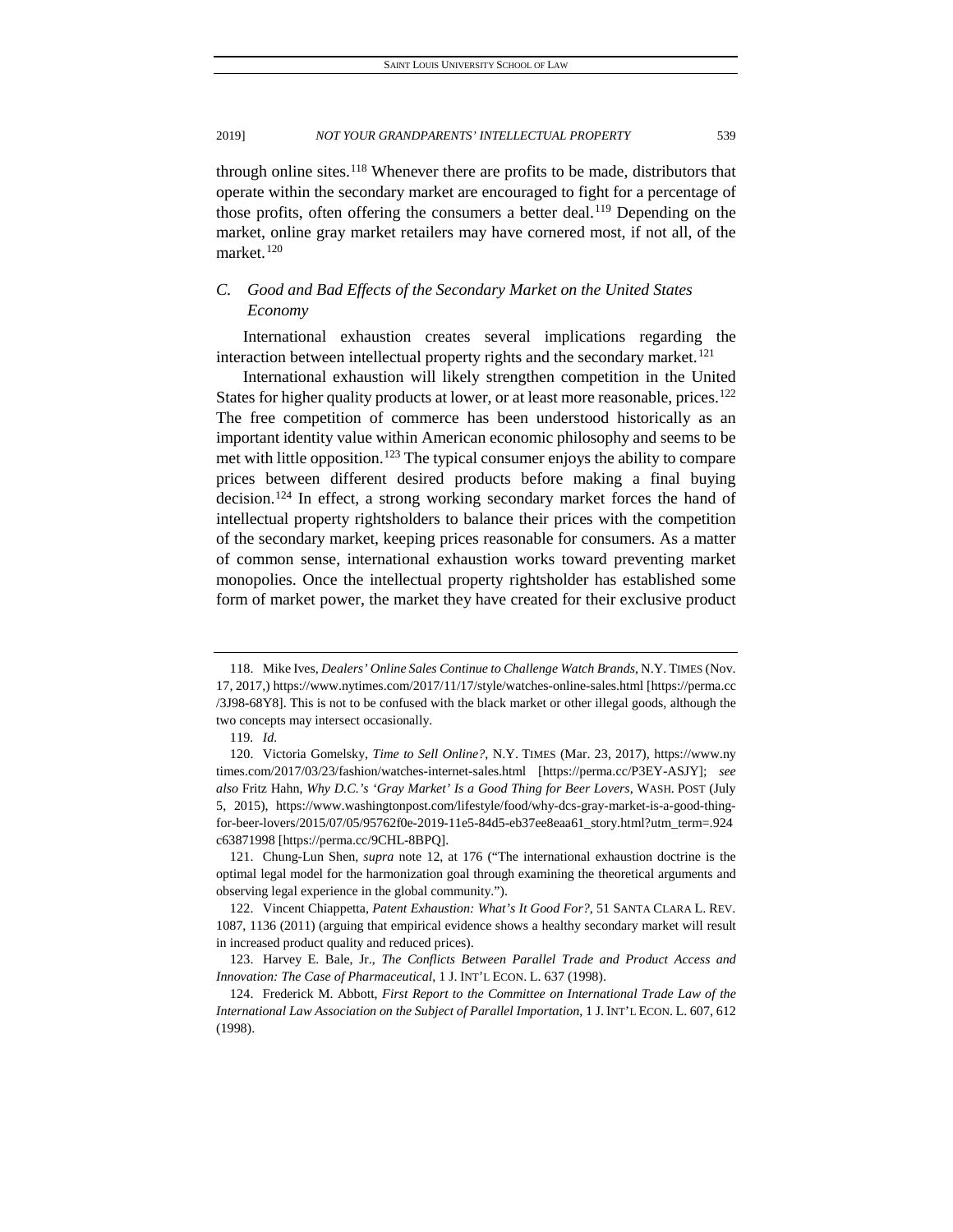<span id="page-16-0"></span>

will approach monopolization.<sup>[125](#page-16-1)</sup> With this power, prices are decided by the intellectual property rightsholder, opening the possibility for potentially exorbitant prices going well beyond ensuring compensation for creativity and innovation. International exhaustion may lead to lower prices in the secondary markets outside the control of the intellectual property rightsholder once those products are first sold, allowing for competition. At the very least, such secondary markets will eliminate the artificial monopoly created by the intellectual property rightsholder, which helps to resolve the abuse of market power.

However, an analysis of international exhaustion must also deal with potential harmful effects on the economy as well. Efficient international marketing and business often involves altering prices based on the economic status and income levels of local populations.<sup>[126](#page-16-2)</sup> Such schemes typically charge higher prices in developed markets and lower prices in developing markets.<sup>127</sup> This practice of price discrimination makes sense as a means to take advantage of higher profits to compensate for possible losses in selling to low-income markets. However, in order to deal with international exhaustion where the producer can no longer control the exact pricing scheme in particular markets, sellers will likely follow a more uniform price, thus raising prices in low-income markets.<sup>[128](#page-16-4)</sup> It is easy to see the higher financial burden placed on low-income markets under this scheme. Regarding the pharmaceutical industry, many economists predict that companies will refuse to sell drugs at lower prices to low-income markets because those companies anticipate arbitrage and undercutting in those markets.<sup>[129](#page-16-5)</sup> Taken to the extreme, this would clearly spell disaster for vulnerable populations that desperately need medications, yet simply cannot afford the prices.

An especially important point of consumer protection is that promotion of secondary markets often increases the uncertainty of product quality after initial sales. It is highly unlikely that products sold through secondary markets will come equipped with warranties or quality assurance contracts.<sup>[130](#page-16-6)</sup> Consumers will simply assume the risk of purchasing goods manufactured in foreign

<span id="page-16-1"></span><sup>125.</sup> SETH E. LIPNER, THE LEGAL AND ECONOMIC ASPECTS OF GRAY MARKET GOODS 79-80 (1990).

<span id="page-16-2"></span><sup>126.</sup> Carsten Fink, *Entering the Jungle – The Exhaustion of Intellectual Property Rights and Parallel Imports*, *in* COMPETITIVE STRATEGIES FOR THE PROTECTION OF INTELLECTUAL PROPERTY 178 (Carsten Fink & Keith E. Maskus eds., 1999).

<span id="page-16-3"></span><sup>127.</sup> J.S. Chard & C.J. Mellor, *Intellectual Property and Parallel Imports*, 12 THE WORLD ECON. 69, 76 (1989).

<span id="page-16-4"></span><sup>128.</sup> David A. Malueg & Marius Schwartz, *Parallel Imports, Demand Dispersion, and International Price Discrimination*, 37 J. INT'L ECON. 167, 190 (1994).

<span id="page-16-6"></span><span id="page-16-5"></span><sup>129.</sup> Jennifer L. Graber, *Excessive Pricing of Off-Patent Pharmaceuticals: Hatch It or Ratchet?*, 92 N.Y.U. L. REV. 1146, 1164 n.88 (2017).

<sup>130.</sup> Chard & Mellor, *supra* not[e 127,](#page-16-0) at 73.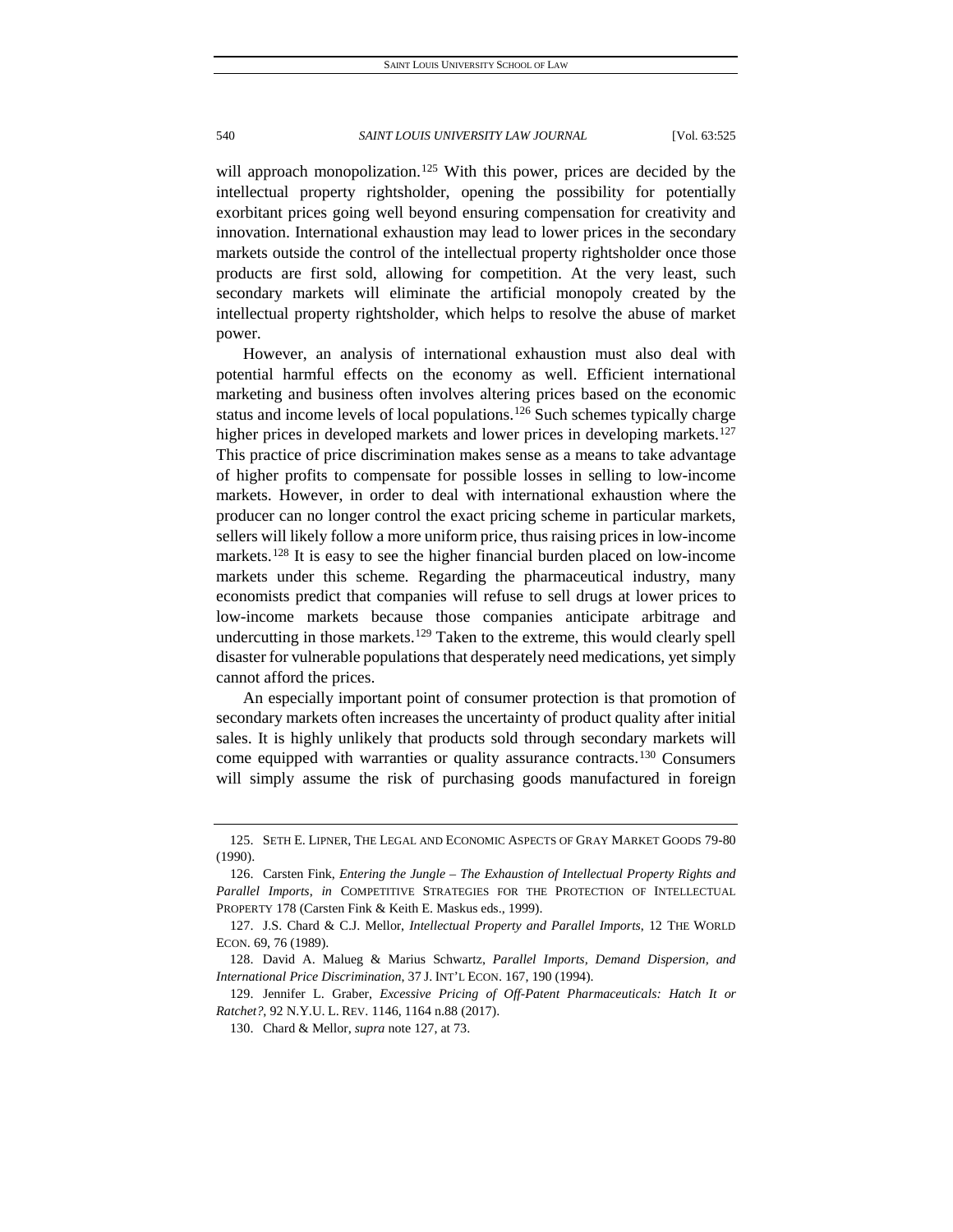markets with little familiarity with the quality of products made in those regions. Downstream distributors of patented or copyrighted products can easily take advantage of the goodwill or reputation built up by the original manufacturer's investment in research and development, marketing, product testing, improvements, and advertising.<sup>[131](#page-17-0)</sup> This leads to market inefficiency when product creators know their investment will not yield the desired results. Some economists argue these effects of strong secondary markets will actually increase prices, thus hurting consumers, because manufacturers will be forced to make all their profits on the front end, at the initial purchase.<sup>[132](#page-17-1)</sup>

#### *D. Why Stronger Secondary Markets are Beneficial to Consumers*

International exhaustion is more beneficial to the United States economy than it is harmful. Generally, territoriality as it relates to intellectual property exhaustion is an obstacle to free commerce.<sup>[133](#page-17-2)</sup> Territoriality has enjoyed powerful consideration historically but will face increasing obsolescence as innovation and technology drive consumers online.<sup>[134](#page-17-3)</sup> Online rights and online transactions are transforming economic interactions, where consideration of territoriality loses priority. The first-sale doctrine is slowly being applied to digital goods as well.<sup>[135](#page-17-4)</sup> The Court of Justice for the European Union has already held the first-sale doctrine applies to digital copies as well as physical copies.<sup>136</sup> Many copyright owners are digitizing and licensing their works online in response to online demand and as an alternate method to control their works.<sup>[137](#page-17-6)</sup>

<span id="page-17-7"></span>

<span id="page-17-0"></span><sup>131.</sup> Robert J. Staaf, *The Law and Economics of the International Gray Market: Quality Assurance, Free-Riding and Passing Off*, 4 I.P.J. 191, 207-11 (1989).

<span id="page-17-1"></span><sup>132.</sup> Greg Dolin, *Supreme Court's Lexmark Patent Decision Will Harm Consumers*, THE HILL (June 12, 2017), https://thehill.com/blogs/pundits-blog/the-judiciary/337491-supreme-courts-lex mark-patent-decision-will-harm-consumers [https://perma.cc/T3J5-TUXK].

<span id="page-17-2"></span><sup>133.</sup> BERNT HUGENHOLTZ ET AL., THE RECASTING OF COPYRIGHT & RELATED RIGHTS FOR THE KNOWLEDGE ECONOMY 218 (2006) (arguing the territorial nature of European intellectual property economic rights is an obstacle to creativity and allows for the compartmentalization of internal markets along geographic boundaries).

<span id="page-17-3"></span><sup>134.</sup> Physical location with respect to intellectual property exhaustion will become a matter of semantics in the digital age, where the country of origin will decrease in importance in otherwise entirely virtual transactions.

<span id="page-17-4"></span><sup>135</sup>*. See* John Villasenor, *Rethinking a Digital First-Sale Doctrine in a Post-*Kirtsaeng *World: The Case for Caution*, 2 COMPETITION POL'Y INT'L ANTITRUST CHRON., May 2013 at 1-4.

<span id="page-17-5"></span><sup>136</sup>*. See* Case C-128/11, UsedSoft GmbH v. Oracle Int'l Corp., 2012 E.C.R. I-0000; *see also*  Alice J. Won, *Exhausted? Video Game Companies and the Battle Against Allowing the Resale of Software Licenses*, 33 J. NAT'L ASS'N ADMIN. L. JUDICIARY 388, 393 (2013).

<span id="page-17-6"></span><sup>137.</sup> Brittany Greger, Comment, *Consumer Rights Need a Reboot: The Supreme Court's Decision in* Kirtsaeng v. John Wiley & Sons, Inc. *May Have Unintended Consequences for the First-Sale Doctrine and Consumers*, 47 TEX. TECH L. REV. 275, 278 (2015).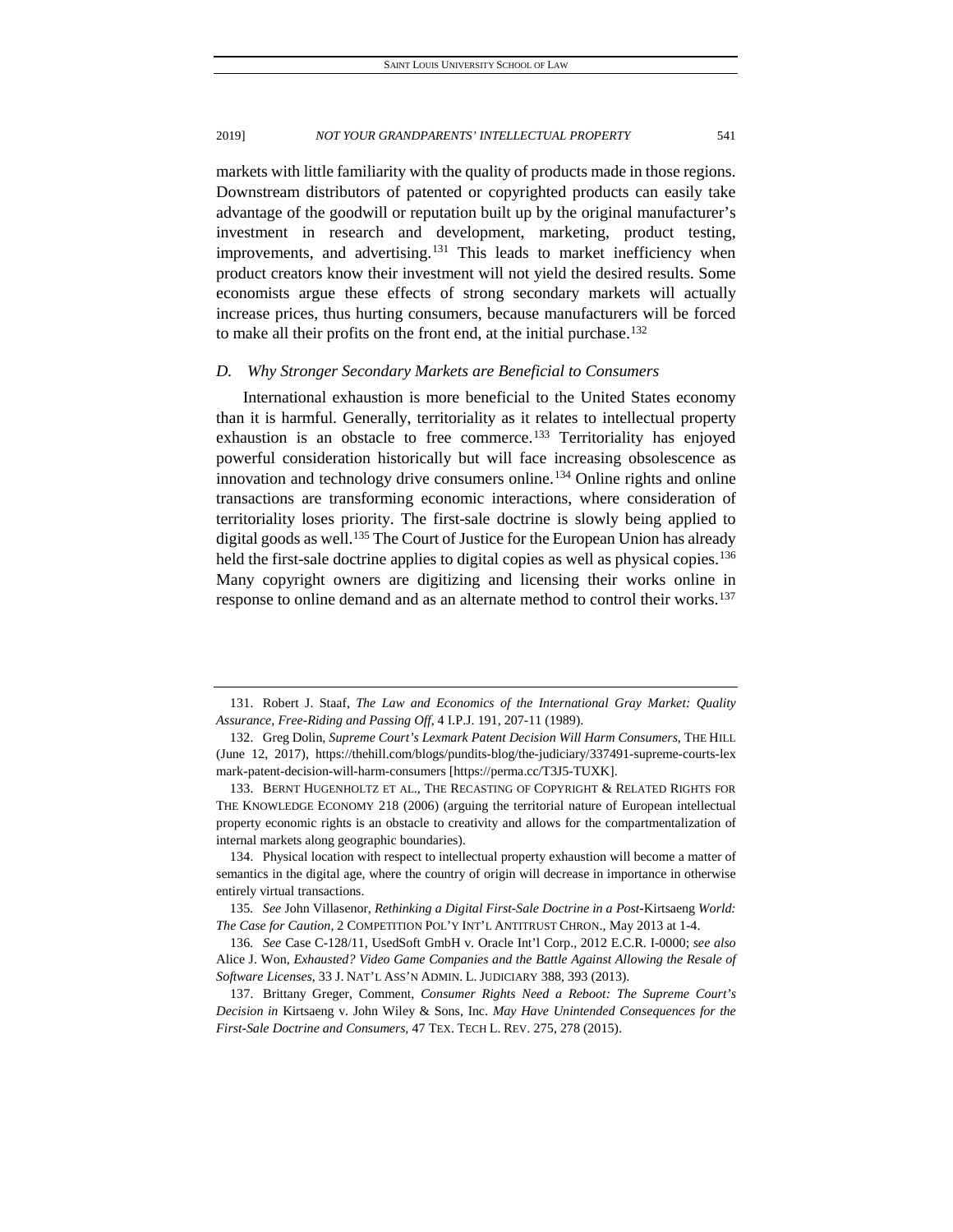Further, international exhaustion and the secondary market serve to protect consumers.[138](#page-18-0) This notion can be observed by exceptions to intellectual property rightsholders' exclusive rights when countries can show necessity to protect human health and life, or to protect industrial or commercial property.<sup>[139](#page-18-1)</sup> The free competition of goods sold in the market should be ensured, even in areas where internal markets are favored.<sup>[140](#page-18-2)</sup> Globalization has created a smaller world wherein consumers want products from all over the world. National markets have become international ones, and by natural extension, this means national transport of goods has become international transport of goods.<sup>[141](#page-18-3)</sup>

The decisions in *Kirtsaeng* and *Lexmark* to limit the control that intellectual property rightsholders have over their products after initial sales serves as an indirect endorsement of the secondary market.<sup>[142](#page-18-4)</sup> Support of the secondary market benefits consumers within such markets.<sup>[143](#page-18-5)</sup> As will be discussed in the next section of this article, private contract provisions and licensing may still be viable means for intellectual property rightsholders to restrict trade of their goods.[144](#page-18-6)

## V. PRACTICAL WAYS INTELLECTUAL PROPERTY RIGHTSHOLDERS WILL ATTEMPT TO PROTECT THEIR INTELLECTUAL PROPERTY FROM EXHAUSTION

The United States economy operating within international exhaustion raises several questions about how intellectual property rightsholders will attempt to assert control over their intellectual property. There are no binding statutes or case law that have squarely decided whether an intellectual property rightsholder

<span id="page-18-0"></span><sup>138</sup>*. See* Clark D. Asay, Kirtsaeng *and the First-Sale Doctrine's Digital Problem*, 66 STAN. L. REV. 17, 22 (2013) (noting that copyright owners found ways to make money after the advent of the VCR, despite their initial arguments that such technology would impair their ability to generate revenue).

<span id="page-18-1"></span><sup>139.</sup> COMMISSION COMMUNICATIONS ON PARALLEL IMPORTS OF PROPRIETARY MEDICINAL PRODUCTS – FREQUENTLY ASKED QUESTIONS, Press Release, EUR. COMM'N, MEMO/04/7 (Jan. 19, 2004), europa.eu/rapid/press-release\_MEMO-04-7\_en.pdf.

<span id="page-18-2"></span><sup>140</sup>*. See, e.g.*, Case C-44/01, Pippig Augenoptik v. Hartlauer Handelsgesellschaft, 2003 E.C.R. I-3095 ("Parallel imports play an important role in preventing the compartmentalisation of national markets.").

<span id="page-18-3"></span><sup>141</sup>*. See* Shubha Ghosh, *Pills, Patents, and Power: State Creation of Gray Markets as a Limit on Patent Rights*, 53 FLA. L. REV. 789, 814 (2001).

<span id="page-18-4"></span><sup>142</sup>*. See* Nina Totenberg, *Supreme Court OKs Discounted Resale of 'Gray Market' Goods*, NPR (Mar. 19, 2013, 3:28 PM), https://www.npr.org/sections/thetwo-way/2013/03/19/174757355/ supreme-court-oks-discounted-resale-of-gray-market-goods [https://perma.cc/5VS6-LUSN].

<span id="page-18-5"></span><sup>143</sup>*. See* Gary Shapiro, *Supreme Court Gives American Consumers Victory over Copyright Owners in* Kirtsaeng v. John Wiley & Sons, FORBES (Mar. 20, 2013), https://www.forbes.com/sites /garyshapiro/2013/03/20/supreme-court-gives-american-consumers-victory-over-copyright-own ers-in-kirtsaeng-vs-john-wiley-sons/#4d2dbff662b9 [https://perma.cc/7GQG-AGXW].

<span id="page-18-6"></span><sup>144.</sup> Claude E. Barfield & Mark A. Groombridge, *Parallel Trade in the Pharmaceutical Industry: Implications for Innovation, Consumer Welfare, and Health Policy*, 10 FORDHAM INTELL. PROP. MEDIA & ENT. L.J. 185, 196 (1999).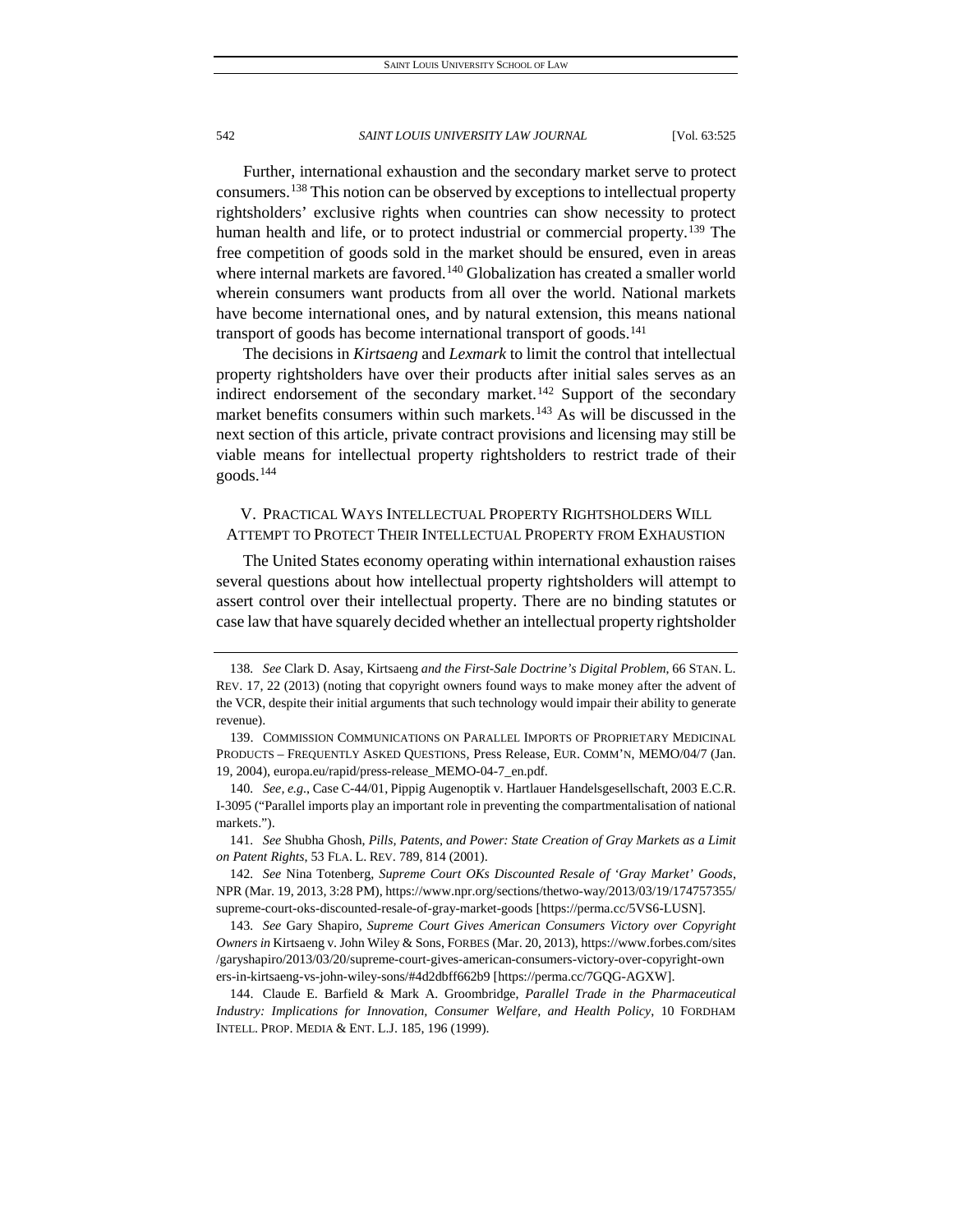may use a license agreement to maneuver around intellectual property limitations that would have gone into effect had there been a sale.<sup>[145](#page-19-0)</sup> This uncertainty in the law has not slowed the rapid pace by which companies have employed the use of license agreements, especially after the Supreme Court decided the issue of international exhaustion.

It is this article's argument that, unless and until the Supreme Court rules otherwise, intellectual property rightsholders will continue to use license agreements to keep products outside the secondary market.<sup>[146](#page-19-1)</sup> Further, this article will explain which steps intellectual property rightsholders may take to maximize the probability their license agreements will be enforced,  $147$  and what effect this enforcement may have on damages.<sup>[148](#page-19-3)</sup>

#### *A. How Common Are License Agreements?*

The practice of covering digital content with license agreements already pervades the marketplace.<sup>[149](#page-19-4)</sup> For example, Amazon licenses its digital content, and does not sell it.[150](#page-19-5) When a user downloads a book from Amazon, he has agreed to licensing agreements that do not allow for lending or re-sale.<sup>[151](#page-19-6)</sup> The current market continues to see an increase in demand for "streaming" and digital products, such as provided by YouTube, Spotify, iTunes, and Netflix.<sup>[152](#page-19-7)</sup> Libraries are entering into more licensing agreements as books and content become digital.<sup>[153](#page-19-8)</sup> Shrinking budgets often mean libraries are forced to decide between maintaining payment of license fees for access to e-books, and offering

<span id="page-19-6"></span>151. Amazon secured a patent on the re-sale of its digital content. U.S. Patent No. 8,364,595 (filed May 5, 2009) (issued Jan. 29, 2013).

<span id="page-19-8"></span><span id="page-19-7"></span>153*. See* Rachel Ann Geist, Comment, *A "License to Read": The Effect of E-Books on Publishers, Libraries, and the First Sale Doctrine*, 52 IDEA 63, 92 (2012) (arguing that under licensing regimes, libraries are stripped from owning their own content and are subject to publishers' contractual restrictions and changing fees).

<span id="page-19-1"></span><span id="page-19-0"></span><sup>145.</sup> John P. Uetz, Note, *The Same Song and Dance:* F.B.T. Productions, LLC v. Aftermath Records *and the Role of Licenses in the Digital Age of Copyright Law*, 57 VILL. L. REV. 177, 191 (2012).

<sup>146</sup>*. See infra* Section V.A.

<sup>147</sup>*. See infra* Section V.B.

<sup>148</sup>*. See infra* Section V.C.

<sup>149.</sup> Uetz, supra note 145, at 190.

<span id="page-19-5"></span><span id="page-19-4"></span><span id="page-19-3"></span><span id="page-19-2"></span><sup>150</sup>*. See* B.J. Ard, *Confidentiality and the Problem of Third Parties: Protecting Reader Privacy in the Age of Intermediaries*, 16 YALE J.L. & TECH. 1, 42 (2013); *see also Kindle License Agreement and Terms of Use*, AMAZON, https://www.amazon.com/gp/kindle/kcp/install.html?ie= UTF8&mobile=1&tou=1 [https://perma.cc/8NZW-GUJK] (last updated Oct. 7, 2017) ("Unless otherwise specified, Digital Content is licensed, not sold, to you by the Content Provider.").

<sup>152.</sup> Rub, *supra* note 39, at 782.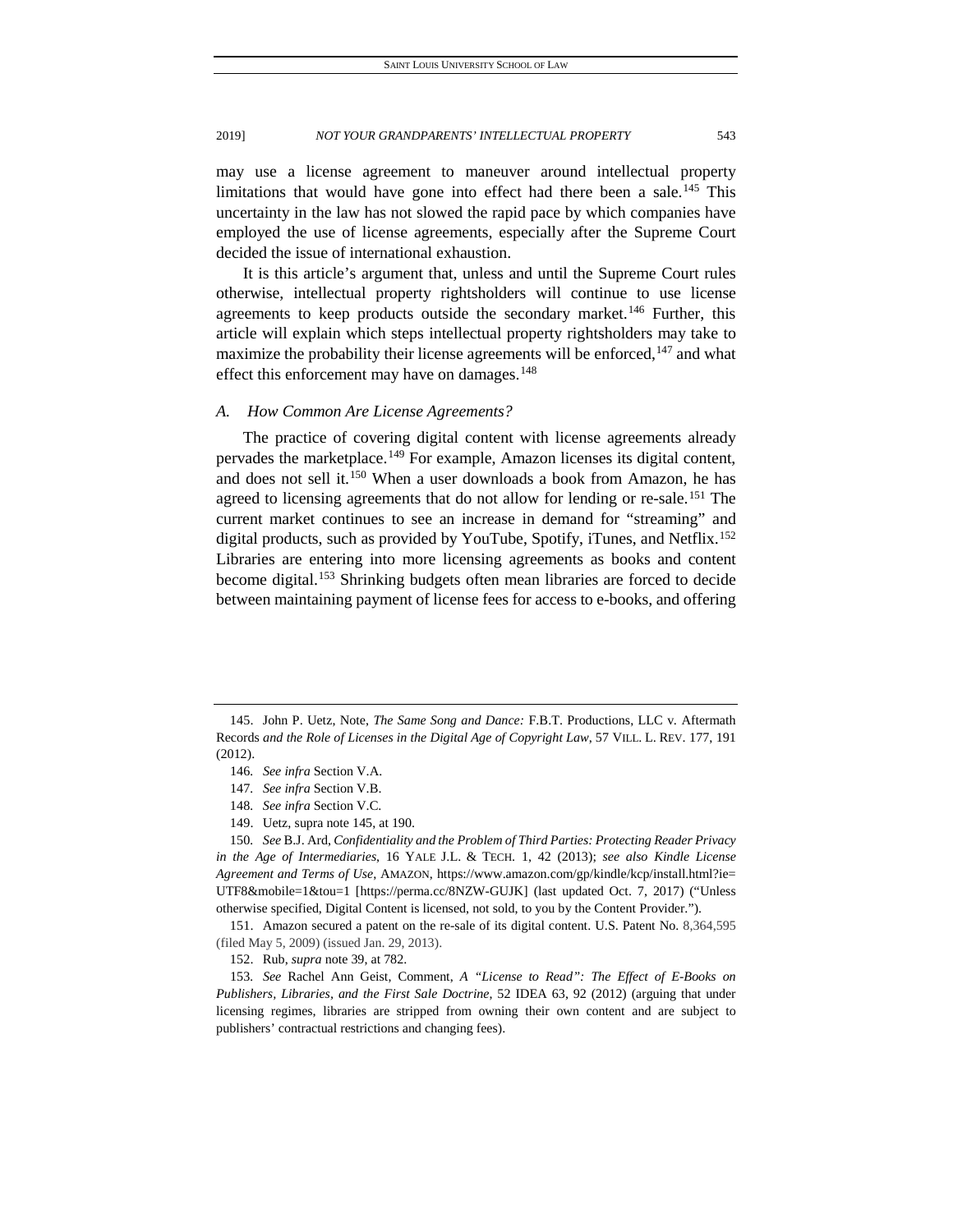many of their other programs.[154](#page-20-0) Therefore, the practice of major companies in the mainstream marketplace is to move toward license agreements.

#### *B. Are License Agreements over Intellectual Property Actually Sales?*

Whether an intellectual property rightsholder can restrict a sale in some manner as to retain ownership rights remains an issue which is highly factsensitive.[155](#page-20-1) After all, there must be a *sale* for there to be any "first sale" doctrine to apply in the first place. Savvy and enterprising intellectual property rightsholders, as they should, are going to look for ways to retain as many rights and as much control as possible. In the digital age, the leading way to avoid copyright and patent exhaustion is the license agreement.<sup>[156](#page-20-2)</sup> It is this article's argument that intellectual property rightsholders will use licenses to their advantage, especially in the digital age, to avoid "sales" that would otherwise exhaustion their intellectual property rights.

The Supreme Court left open potential doors for patent and copyright owners to retain control over their intellectual property, including contract laws structuring license agreements to restrict re-sale.<sup>[157](#page-20-3)</sup> Even so, there has not been enough case law to determine an answer to the question of how an intellectual property rightsholder can ensure that a license *de jure* does not turn into a sale *de facto*. And equally important to ask, how can the intellectual property rightsholder ensure such contracts or post-sale restrictions remain enforceable?

With respect to the patent laws, *Lexmark* is clear: once there is a sale, patent infringement suits are no longer available for subsequent sales.<sup>[158](#page-20-4)</sup> However, licensing has become extremely common regarding software and digital content

<span id="page-20-0"></span><sup>154.</sup> Tim Spalding, *E-Book Economics: Are Libraries Screwed?*, LIBRARYTHING BLOG (Oct. 7, 2009), http://www.librarything.com/blogs/thingology/2009/10/ebook-economics-are-librariesscrewed/ [https://perma.cc/N2P5-6RHM].

<span id="page-20-1"></span><sup>155.</sup> Dorothy R. Auth & Howard Wizenfeld, *Avoiding Patent Exhaustion: Structuring Agreements in View of the Latest Jurisprudence*, The National Law Review (Jan. 5, 2018.), https://www.lexology.com/library/detail.aspx?g=f4faaaa5-3e25-4539-b0f1-e746b1449945 [https://perma.cc/2W7E-6Q82].

<sup>156.</sup> Uetz, supra note 145, at 179.

<span id="page-20-3"></span><span id="page-20-2"></span><sup>157.</sup> "The single-use / no-resale restrictions in [plaintiff's] contracts with customers may have been clear and enforceable under contract law … Because the patentee is exchanging rights, not goods, it is free to relinquish only a portion of its bundle of patent protections … The purchasers might not comply with the restriction, but the only recourse for the licensee is through contract law, just as if the patentee itself sold the item with a restriction." Impression Products, Inc. v. Lexmark Int'l, Inc., 137 S.Ct. 1523, 1531-35 (2017); *see also* D. Brian Kacedon & Kevin D. Rodkey, *The Aftermath of* Impression Products v. Lexmark, LAW 360 (Nov. 13, 2017), https://www.law360. com/articles/970183/the-aftermath-of-impression-products-v-lexmark [https://perma.cc/V72K-M C6C].

<span id="page-20-4"></span><sup>158.</sup> This rule is notwithstanding purchasers attempting to make their own copies of the patented item. *Lexmark*, 137 S.Ct. at 1529.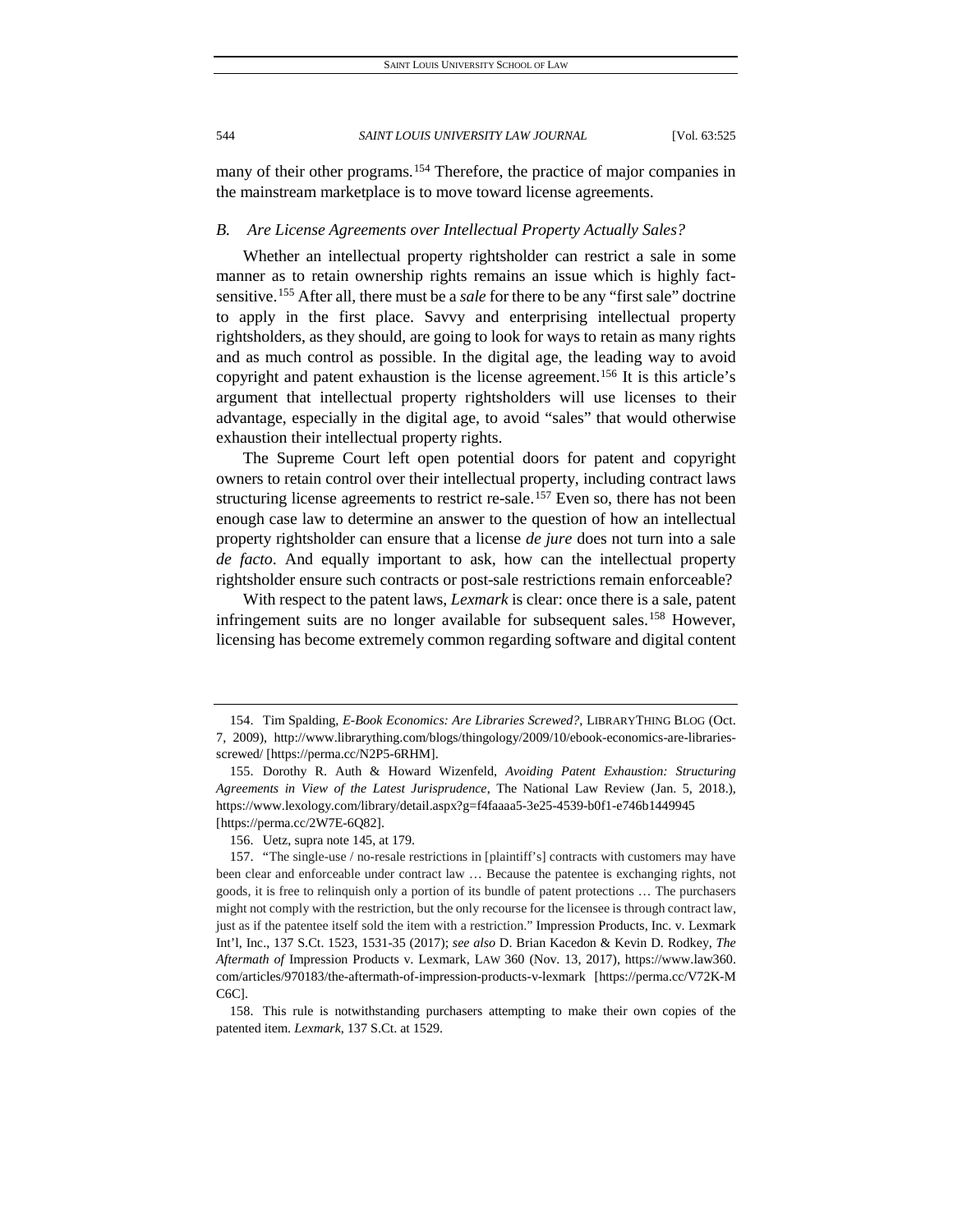agreements.[159](#page-21-0) Whether these transactions are actually licenses rather than sales is frequently the subject of copyright litigation.<sup>160</sup> The same principles in this copyright litigation can easily be transferred over to patent litigation. Some circuit courts have already addressed the issue of licensing intellectual property with various legal tests.<sup>[161](#page-21-2)</sup>

The Ninth Circuit, Second Circuit, and Federal Circuit have crafted tests to determine whether a license agreement regarding intellectual property should instead function as a sale.<sup>[162](#page-21-3)</sup> The Ninth Circuit applies three main factors: whether the owner (1) specifies that the user is granted a license; (2) significantly restricts the user's ability to transfer the software; and (3) imposes notable use restrictions.[163](#page-21-4) In contrast, the Second Circuit shows more deference to the buyer's expectations based on the actions of the parties, using an "economic realities" test to determine whether it is more sensible to define the transaction as a sale or as a license.<sup>[164](#page-21-5)</sup> Finally, the Federal Circuit focuses its attention on the restrictions placed upon the user's rights, rather than any formal title of the agreement.<sup>[165](#page-21-6)</sup>

Enterprising companies and intellectual property rightsholders are going to structure transactional agreements within these rulings to maximize the probability that courts define the transaction as a license rather than as a sale[.166](#page-21-7) The Ninth Circuit test gives intellectual property rightsholders "magic words"

<span id="page-21-3"></span>162*. See Vernor*, 621 F.3d 1102; *Krause*, 402 F.3d at 124; *and DSC Comm. Corp.*, 170 F.3d at 1362.

<span id="page-21-4"></span>163*. Vernor*, 621 F.3d at 1111-12 (holding that both the original customer and the subsequent re-seller of software had violated the terms of the license agreement which recited that Autodesk retained all rights of ownership and the customer had only a non-exclusive and non-transferrable license).

<span id="page-21-5"></span>164*. Krause*, 402 F.3d at 124 (holding that an employer did not violate an employee's license agreement not to modify software code when the code was created for the employer's sole benefit and the employer was allowed to use the code "forever").

<span id="page-21-6"></span>165*. DSC Comm. Corp.*, 170 F.3d at 1361-62 (rejecting the argument that all licensees are automatically non-owners and instead looking at which particular rights are restricted).

<span id="page-21-7"></span>166. Of course, more sophisticated buyers and licensees (or anyone situated in a position to negotiate the terms of a potential license) can learn from these cases as well. License agreements that give buyers more control over rights that resemble ownership, such as transferability and indefinite possession, are more likely to be deemed sales than licenses. *See id.*

<sup>159</sup>*. Id.*

<sup>160</sup>*. Id.* at 1534-35.

<span id="page-21-2"></span><span id="page-21-1"></span><span id="page-21-0"></span><sup>161.</sup> Tests to determine licensing include "whether the copyright owner specifies that the user is granted a license, significantly restricts the user's ability to transfer the software, and imposes notable use restrictions." Vernor v. Autodesk, Inc., 621 F.3d 1102, 1111 (9th Cir. 2010). The Federal Circuit places less importance on formal title of the agreement and more importance on the restrictions on the consumer's rights. DSC Comm. Corp. v. Pulse Comm., Inc., 170 F.3d 1354, 1360-61 (Fed. Cir. 1999). The Second Circuit inquires into whether "the party exercises sufficient incidents of ownership over a copy of the program to be sensibly considered the owner of the copy." Krause v. Titleserv, Inc., 402 F.3d 119, 124 (2nd Cir. 2005).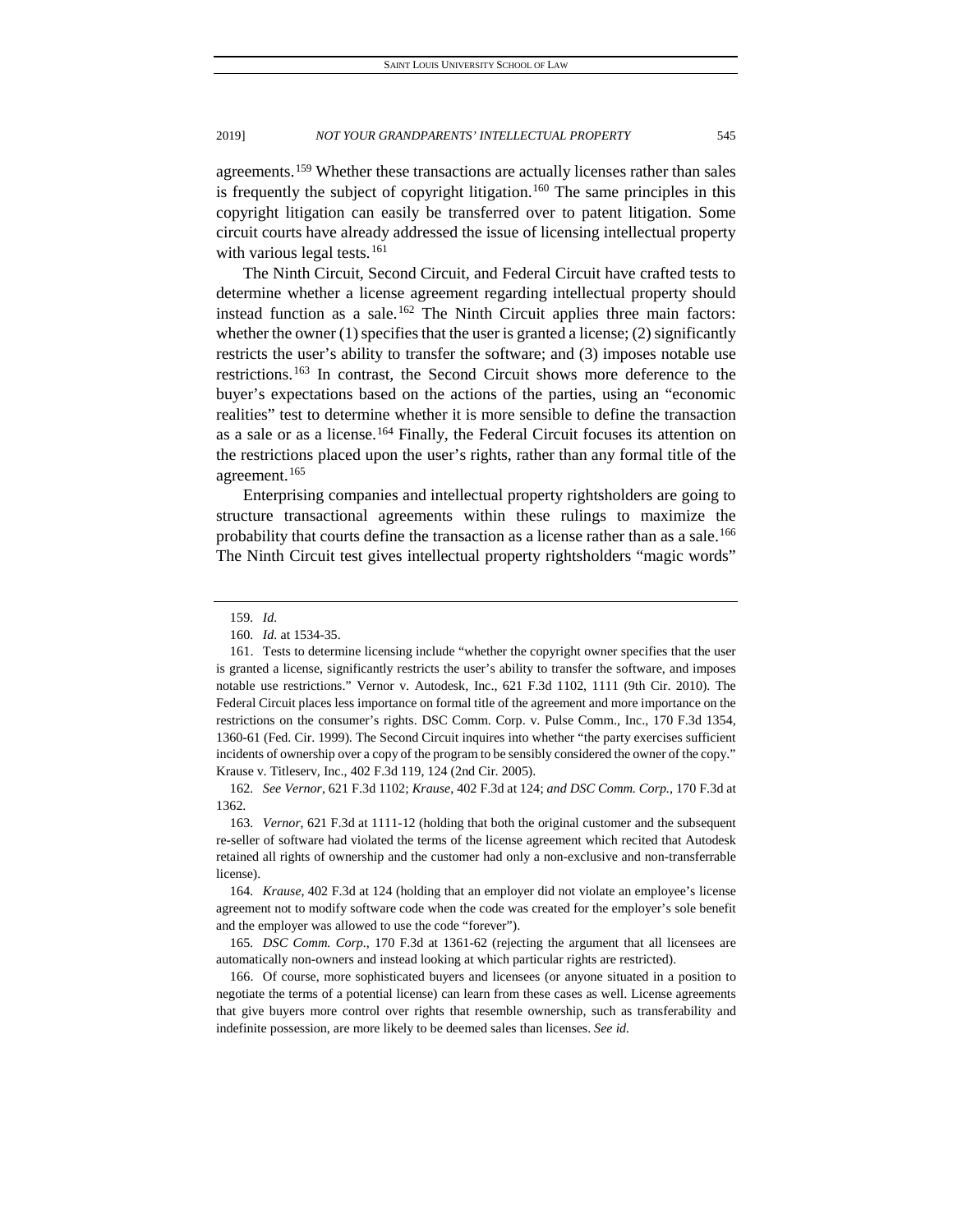to contract around restrictions on the scope of their control. Intellectual property rightsholders will certainly tuck such language into their transaction agreements, safely hidden away from the attention span of the average consumer. If the license is more aggressive on the front end of restricting transfer and use, the Ninth Circuit test will likely be satisfied. To appease the Second Circuit and the Federal Circuit as well, the intellectual property rightsholder should focus more attention on the actions of the parties rather than on the terms of the license agreement itself. The owner must do more than call the agreement a license: he or she must enforce such restrictions so that a reasonable person would believe the intellectual property rightsholder still retained ownership rights.<sup>[167](#page-22-0)</sup>

There is also debate over the efficiency and use of "click-wrap" licenses, and such enforcement is frequently litigated.<sup>[168](#page-22-1)</sup> There must be proper notice of the license agreement and must otherwise fall into proper fairness.<sup>[169](#page-22-2)</sup> The enforceability of contracting around the core doctrines of intellectual property law is still unclear under current law, but such contracts have typically been enforced.[170](#page-22-3)

While there is still debate over the extent to which intellectual property rightsholders can license around intellectual property restrictions, the language of these Supreme Court cases<sup>[171](#page-22-4)</sup> and other circuit cases makes clear that intellectual property rightsholders will have the ability to license, instead of sell, their digital goods.[172](#page-22-5) All of these combined factors mean that companies and intellectual property rightsholders will move toward licensing their digitized copies to control their works. Intellectual property rightsholders will have to consider the impact of licenses if they sell abroad as well.<sup>[173](#page-22-6)</sup>

Therefore, based on these cases, sellers of patented or copyrighted products and digital content must ask themselves: "Are we going to 'sell' this product, or are we going to license? If this is a license, what rights will be granted? What are the economics of selling the patented product abroad now that international exhaustion comes into play?" These are important questions, and often depend very heavily on the context of the industry within which the product is sold.

<span id="page-22-0"></span><sup>167.</sup> Despite how companies may draft license agreements in practice, the author would argue toward more courts adopting the Second Circuit and Federal Circuit tests, as a matter of fairness to consumers.

<span id="page-22-1"></span><sup>168.</sup> Among these cases, *see generally* ProCD, Inc. v. Zeidenberg, 86 F.3d 1447, 1448-49 (7th Cir. 1996); *and* SCO Group, Inc. v. Novell, Inc., 578 F.3d 1201, 1206 (10th Cir. 2009). For an example of the prototypical software license agreement, *see* Cahoy, *supra* note 6, at 153.

<sup>169.</sup> Brower v. Gateway 2000, Inc., 246 A.D.2d 246, 251, 253 (N.Y. App. Div. 1998).

<span id="page-22-3"></span><span id="page-22-2"></span><sup>170.</sup> Rub, *supra* note 39, at 809. *See generally* Ritchie v. Williams, 395 F.3d 283, 287-89 (6th Cir. 2005) (holding that provisions restricting the future transfer of copyrighted goods are enforceable under contract law).

<span id="page-22-6"></span><span id="page-22-5"></span><span id="page-22-4"></span><sup>171</sup>*. See* Kirtsaeng v. John Wiley & Sons, 133 S.Ct. 1351 (2013); Impression Products, Inc. v. Lexmark Int'l, Inc., 137 S.Ct. 1523 (2017).

<sup>172.</sup> Greger, *supra* not[e 137,](#page-17-7) at 300.

<sup>173.</sup> Auth & Wizenfeld, *supra* note 155.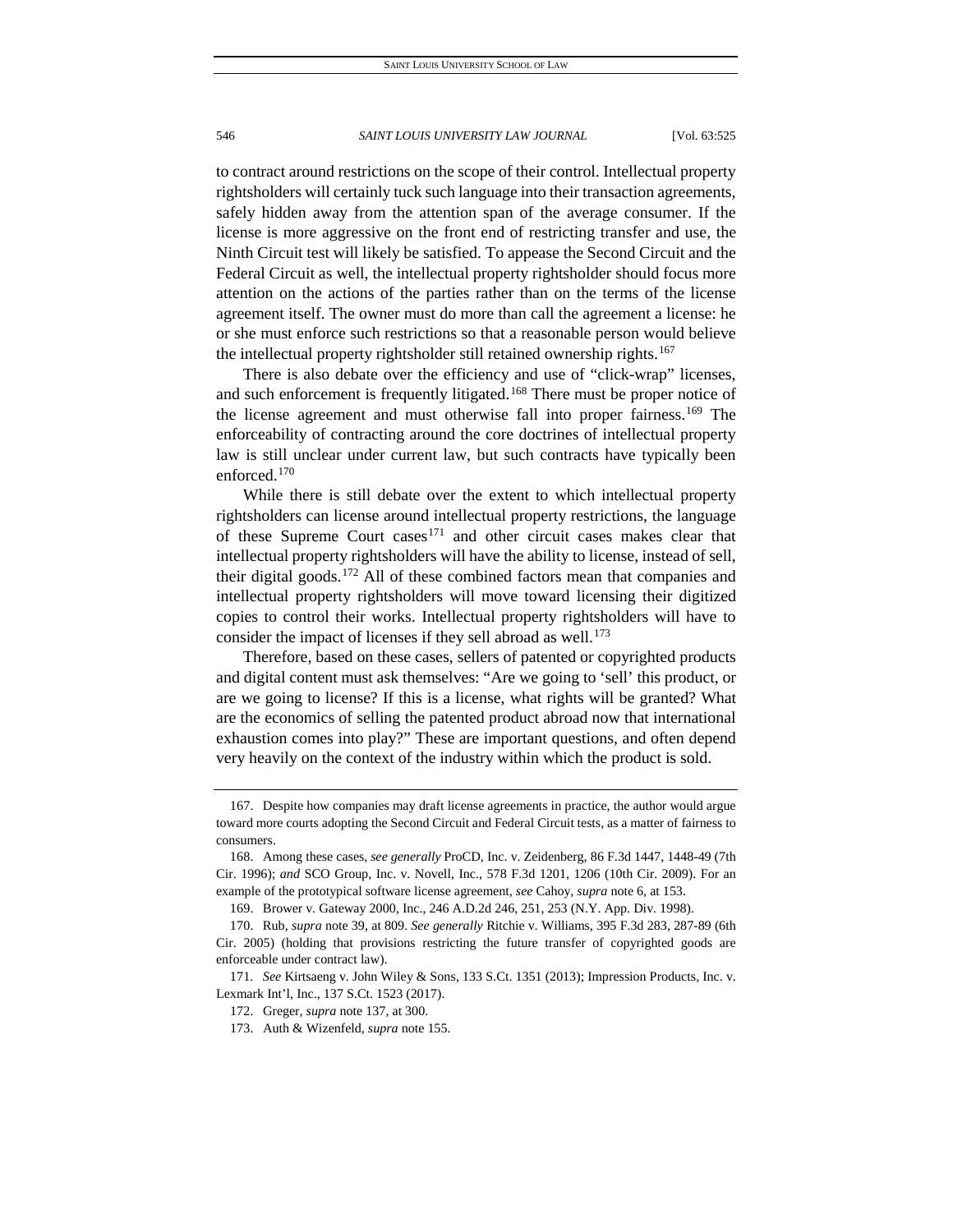## *C. Which Damages Will Apply: Breach of Contract, or Intellectual Property Infringement?*

What is the effect of a consumer purchasing a product covered by intellectual property law, then additionally agreeing by contract to more restrictions than would have been allowed by either copyright law or patent law? Can breach of contract cover remedies and damages that copyright and patent infringement cannot?[174](#page-23-0)

Intellectual Property rightsholders will have to consider their access to remedies when the consumer decides to violate the terms of the license agreement. If the damages are low enough, the consumer may calculate the risk that it is worth re-selling or otherwise violating the terms of the license agreement, regardless of contractual restrictions.[175](#page-23-1) Does failure to follow the license constitute breach of contract, or infringement of intellectual property? This inquiry is highly fact-sensitive and slight variations in facts may cause wildly different damage calculations.<sup>[176](#page-23-2)</sup> For a finding of breach of contract, the intellectual property rightsholder will typically receive expectation damages.<sup>177</sup> On the other hand, a finding of infringement will cause copyright or patent infringement damages to control.<sup>[178](#page-23-4)</sup> For patent infringement, the intellectual property rightsholder can receive "damages adequate to compensate for the infringement, but in no event less than a reasonable royalty."[179](#page-23-5) Otherwise, the patent holder can forgo actual damages and elect to receive the expected value of a hypothetical license. In a similar vein, a copyright owner can elect to receive either disgorgement of the infringer's actual profit, or statutory damages.<sup>[180](#page-23-6)</sup> The

<span id="page-23-0"></span><sup>174.</sup> After the *ProCD* decision, scholars worried that contract law would "kill" copyright law. Guy A. Rub, *Copyright Survives: Rethinking the Copyright-Contract Conflict*, 103 VA. L. REV. 1141 (2017) (arguing the effect of contract law on the public domain and copyright law in general has remained minimal).

<span id="page-23-1"></span><sup>175.</sup> This idea of contract parties performing a cost-benefit analysis whether to honor their contract or pursue more favorable options is commonly referred to as "Efficient Breach Theory." *See generally* Cahoy, *supra* note 6, at 136-37.

<span id="page-23-2"></span><sup>176.</sup> Some intellectual property rightsholders may not particularly care which kind of damages they are entitled to, as long as they are compensated; however, they should at least be aware that this determination will likely require many expensive hours of an attorney's time and may even require litigation in its own right.

<span id="page-23-3"></span><sup>177</sup>*. See* Roger D. Blair & Thomas F. Cotter, *An Economic Analysis of Damages Rules in Intellectual Property Law*, 39 WM. & MARY L. REV. 1585, 1587-88 (1998).

<span id="page-23-4"></span><sup>178.</sup> Patent infringement damages are controlled by 35 U.S.C. § 284. Copyright infringement damages are controlled by 17 U.S.C. § 504(b) (2010) ("The copyright owner is entitled to recover … any profits of the infringer that are attributable to the infringement and are not taken into account in computing the actual damages.").

<sup>179.</sup> 35 U.S.C. § 284 (2012).

<span id="page-23-6"></span><span id="page-23-5"></span><sup>180.</sup> 17 U.S.C. § 504(c)(1) (2010) ("The copyright owner may elect … to recover, instead of actual damages and profits, an award of statutory damages … in a sum of not less than \$750 or more than \$30,000 as the court considers just.").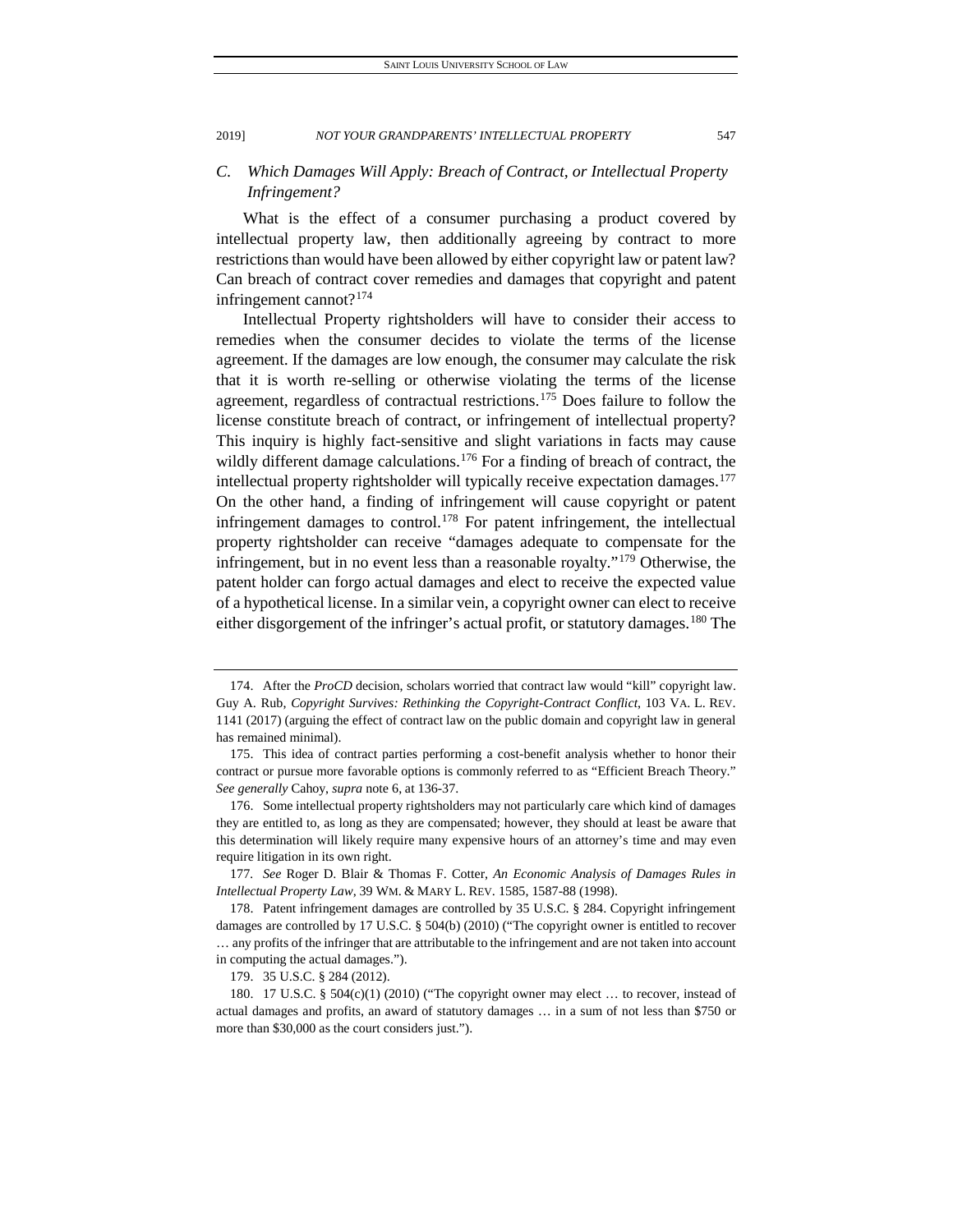harder question is determining which calculation of damages to choose when either breach of contract or intellectual property infringement could be applied.[181](#page-24-0)

First, if the license is exclusive, the only remedy available to the intellectual property rightsholder is breach of contract.<sup>[182](#page-24-1)</sup> Damages in this case will be limited to contract expectation damages.<sup>[183](#page-24-2)</sup> Further, the absence of contractual privity of any subsequent buyers and sellers means the original intellectual property rightsholder will be limited to notoriously difficult claims such as tortious interference with contract.<sup>[184](#page-24-3)</sup> Possible contractual breaches like this may become less of a concern as technology advances to place greater restrictions on physical copies and re-sale, but the rightsholders should be aware that damages will be limited to breach of contract instead of intellectual property infringement and limited causes of action against third parties who purchase downstream.<sup>[185](#page-24-4)</sup>

If the license is non-exclusive, different courts may determine the exact same violation constitutes either breach of contract or intellectual property infringement, depending on the jurisdiction.<sup>[186](#page-24-5)</sup> Courts apply a variety of tests to determine whether the complaint arises under contract law or federal infringement laws, again increasing the uncertainty of enforceability.<sup>[187](#page-24-6)</sup> The

186. Ben-Shahar, *supra* note 182 at 10-11.

<span id="page-24-0"></span><sup>181</sup>*. See* Melville B. Nimmer and David Nimmer, 3 *Nimmer on Copyright* § 12.01[A] (2010) (The distinction between breach of contract damages and infringement damages is a difficult line to draw and "among the knottiest" in intellectual property). Other procedural issues outside the scope of this article should still be taken into account, such as awards of attorneys' fees and variations in the statute of limitations. *See generally* Robert P. Merges, *A Transactional View of Property Rights*, 20 BERKELEY TECH. L.J. 1477, 1505 (2005).

<sup>182.</sup> Omri Ben-Shahar, *Damages for Unlicensed Use*, 78 U. CHI. L. REV. 7, 10 (2011).

<span id="page-24-2"></span><span id="page-24-1"></span><sup>183.</sup> Under the contract common law, the remedy of expectation damages would serve to ensure the non-breaching party is placed in the same position that party would have been if the breach had not occurred and the contract had been performed as agreed. When dealing with intellectual property license agreements, the damage is likely to be the difference between the original market value of outright sale and the price reduction in consideration of the restriction being placed on the intellectual property. *See* Cahoy, *supra* note 6, at 165.

<sup>184</sup>*. Id.*

<span id="page-24-4"></span><span id="page-24-3"></span><sup>185.</sup> Daniel Hemel, *Trade and Tradeoffs: The Case of International Patent Exhaustion*, 116 COLUM. L. REV. 17, 19 n.8 (2016) (noting that neither of the parties that argued *Lexmark* before the Federal Circuit argued that violations of contractual restrictions placed on licensed patented goods would be entitled to anything more than contract remedies rather than patent remedies, and that such contracts could not be enforced against third parties).

<span id="page-24-6"></span><span id="page-24-5"></span><sup>187.</sup> For treatment on this issue, see James M. McCarthy, Comment, *Federal Subject Matter Jurisdiction: When Does a Case Involving the Breach of a Copyright Licensing Contract "Arise Under" the Copyright Act?*, 19 U. DAYTON L. REV. 165, 175-84 (1993). Some tests include whether the dispute is "informed by the substantive law of copyright," within "the subject matter of copyright," or whether there is "more than an aroma of copyright." Ben-Shahar, *supra* note 182 at 12.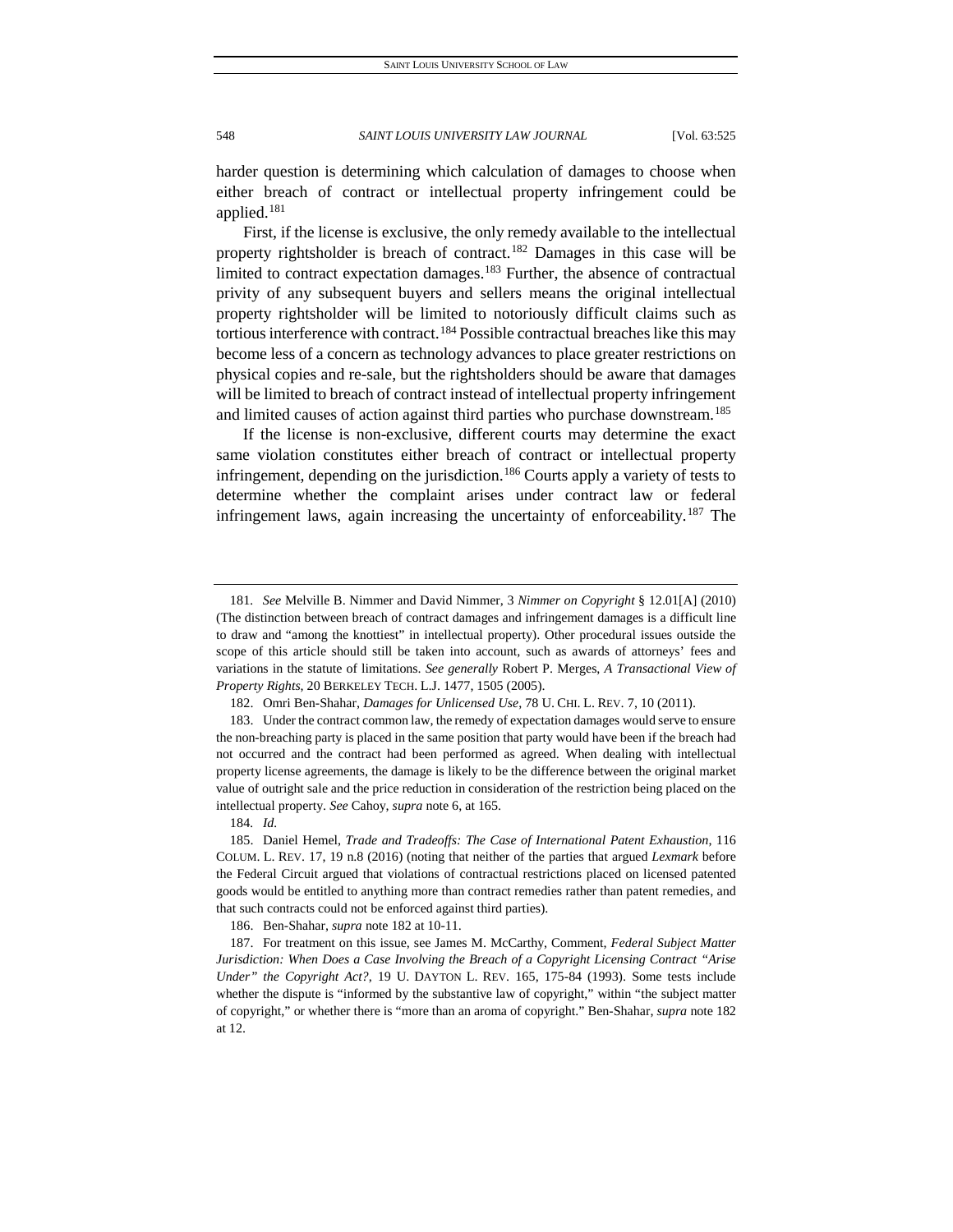fuzzy boundaries created by contracting around intellectual property cause difficulty for courts to apply uniform standards.<sup>[188](#page-25-0)</sup>

To maximize potential damages and to ensure buyers do not choose efficient breach, intellectual property rightsholders will likely incorporate express language in the license agreement that will automatically rescind the license upon material breach, such as nonpayment. This will allow the intellectual property rightsholder to rescind the license and hold the licensee liable for infringement for uses thereafter. This method also allows the rightsholder a clear path towards arguing for infringement damages, because with no license, damages are only recoverable for infringement.<sup>[189](#page-25-1)</sup>

Issuing a license and then pulling out the rug from underneath the infringer allows the intellectual property rightsholder to have its proverbial cake and eat it too. Not only does the license agreement help the rightsholder avoid exhaustion; it also keeps open the doors to both breach of contract and intellectual property infringement causes of action. There is no doubt that intellectual property rightsholders will structure their agreements to allow for the maximum damages and other remedies available to them through this schema.

#### *D. Do Consumers Care?*

As explored in previous sections, intellectual property rightsholders can avoid the pitfalls of "sales" by attempting to enter license agreements. This article predicts that an increasing number of companies will attempt license agreements until the courts begin to come down with more affirmative rulings on the issue. As demand for digital content continues to grow, will consumers care that their rights are restricted? Restrictions need to be placed on the rights of consumers for the courts to view license agreements as licenses rather than sales, which may lead to unhappy consumers. Even if licenses are legally viable, companies may think twice before possibly alienating a sizeable portion of their market.

Further, licensees and downstream buyers will certainly not be happy dealing with the uncertainties in this area of law.<sup>[190](#page-25-2)</sup> When there is a sale, licensees and downstream purchasers know precisely when they are free to use re-sale patented inventions and copyrighted works. It may chill the economic marketplace when businesses and downstream sellers are unable to predict what damages they may face if they are found in either breach of contract or

<sup>188.</sup> McCarthy, *supra* note 187 at 183-84.

<span id="page-25-1"></span><span id="page-25-0"></span><sup>189.</sup> For general tips on how to structure a license agreement to maximize enforceability and potential damages, *see* Auth & Wizenfeld, *supra* note 155*.*

<span id="page-25-2"></span><sup>190.</sup> Lorelei Ritchie, *Re-evaluating Declaratory Judgment Jurisdiction in Intellectual Property Disputes*, 83 IND. L.J. 957, 975 (2008).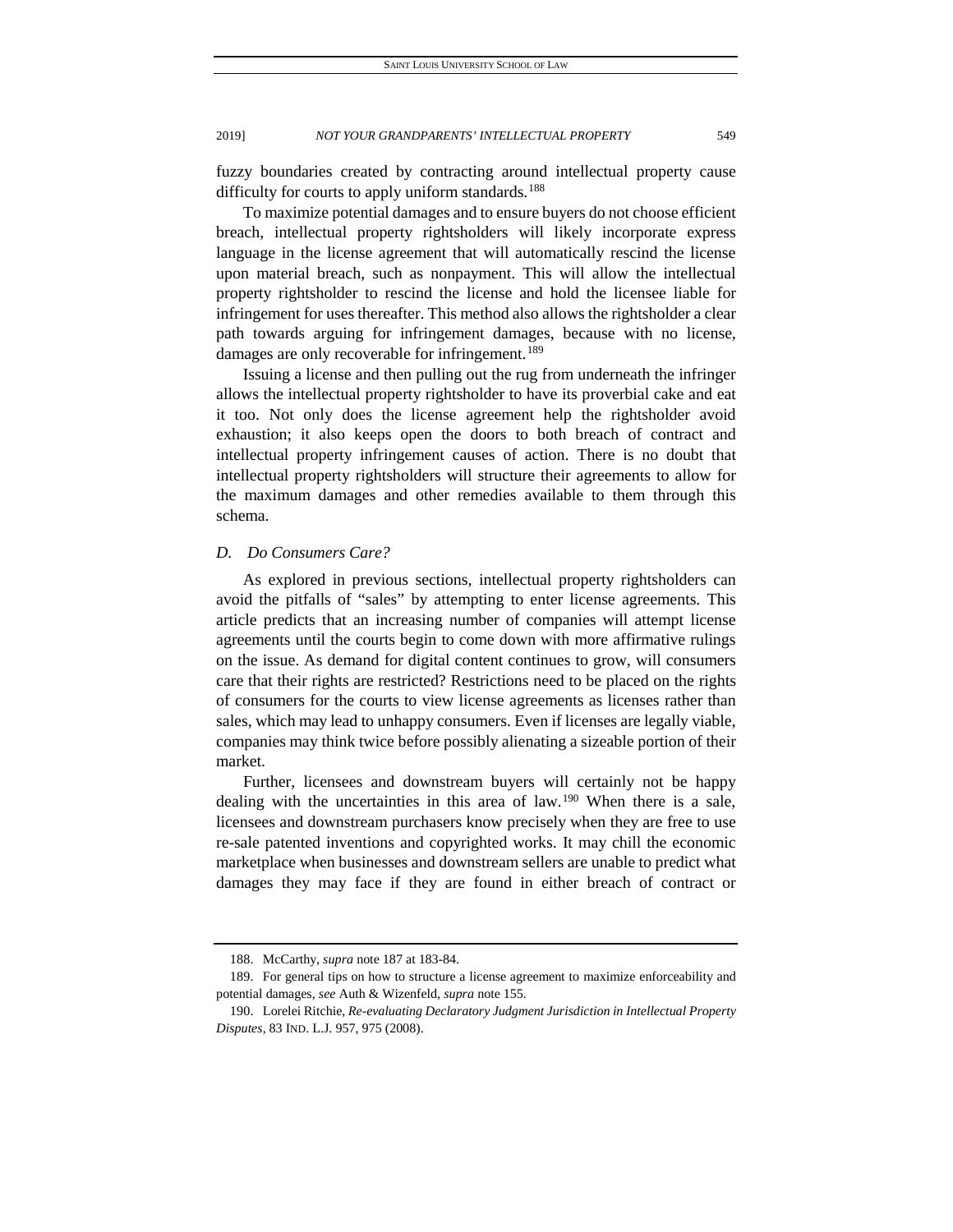intellectual property infringement.[191](#page-26-0) Intellectual property rightsholders and consumers generally benefit from the certainty of knowing how to structure license agreements most advantageously toward either party.<sup>[192](#page-26-1)</sup> Sellers will certainly want to ensure the maximum extent of protection will be enforced, and buyers will certainly want to know whether the license agreement they are signing can actually be enforced.<sup>[193](#page-26-2)</sup> Sellers of intellectual property must take care not to alienate a potential customer base by placing onerous restrictions on the property rights of their buyers.

#### **CONCLUSION**

The Supreme Court's decisions in *Kirtsaeng* and *Lexmark* mean that intellectual property rightsholders will have to look for alternate methods of keeping their products outside of the secondary market. Online transactions are becoming more commonplace, increasing the rate at which consumers buy goods on the secondary market. [194](#page-26-3) Some businesses are built entirely on the premise of facilitating all transactions exclusively on secondary marketplace goods.[195](#page-26-4) Because of the secondary market's rise in prominence and the Supreme Court's rulings to adopt international exhaustion, intellectual property rightsholders will also have to look for alternative methods of retaining control over intellectual property. Based on current practices, intellectual property rightsholders are attempting to retain control through license agreements.<sup>196</sup> There still remains a lack of uniformity regarding how courts interpret contractual license provisions that attempt to maneuver around intellectual property limitations, so intellectual property rightsholders will have to take care to see how courts rule on this issue going forward.<sup>[197](#page-26-6)</sup>

<span id="page-26-3"></span>194. Lynda J. Oswald, *[Statutory and Judicial Approaches to Gray Market Goods: The](https://1.next.westlaw.com/Link/Document/FullText?findType=Y&serNum=0329759922&pubNum=0001178&originatingDoc=Iba82c0ba05d211e598db8b09b4f043e0&refType=LR&originationContext=document&transitionType=DocumentItem&contextData=(sc.Search))  "Material Differences" Standard*, 95 KY. L.J. [107, 107-08 \(2006-2007\).](https://1.next.westlaw.com/Link/Document/FullText?findType=Y&serNum=0329759922&pubNum=0001178&originatingDoc=Iba82c0ba05d211e598db8b09b4f043e0&refType=LR&originationContext=document&transitionType=DocumentItem&contextData=(sc.Search))

<span id="page-26-0"></span><sup>191.</sup> Javier M. Leija, *The Patent Exhaustion Doctrine: Patent Holders' Rights Versus the Public's Interest in Using the Invention*, 2 PHOENIX L. REV. 163, 186 (2009).

<sup>192</sup>*. Id.*

<span id="page-26-2"></span><span id="page-26-1"></span><sup>193.</sup> Chiappetta, *supra* note [122,](#page-15-7) at 1116, 1120 (arguing that intellectual property owners will have to offset their prices based on what buyers are willing to pay after their rights are contractually restricted).

<span id="page-26-4"></span><sup>195.</sup> Victoria Gomelsky, *Watch Brands Confront a Risky Business: The Secondhand Market*, N.Y. TIMES (Jan. 15, 2018), https://www.nytimes.com/2018/01/15/fashion/watches-resale-maxi milian-busser.html **[**https://perma.cc/N4K6-TZ34] (arguing that secondary markets frequently change the dynamics of the gray market).

<span id="page-26-5"></span><sup>196.</sup> "[W]ith increasing alacrity, people agree to terms by clicking away at electronic standard forms on websites and while installing software ('clickwrap' contracts)." Robert A. Hillman & Jeffrey J. Rachlinski, *Standard Form Contracting in the Electronic Age*, 77 N.Y.U. L. Rev. 429, 431 (2002) (noting also that consumers often have no interest in reading or understanding the license agreements).

<span id="page-26-6"></span><sup>197.</sup> Carlyle C. Ring, Jr., *Uniform Rules for Internet Information Transactions: An Overview of Proposed UCITA*, 38 DUQ. L. REV. 319, 321-23 (2000).